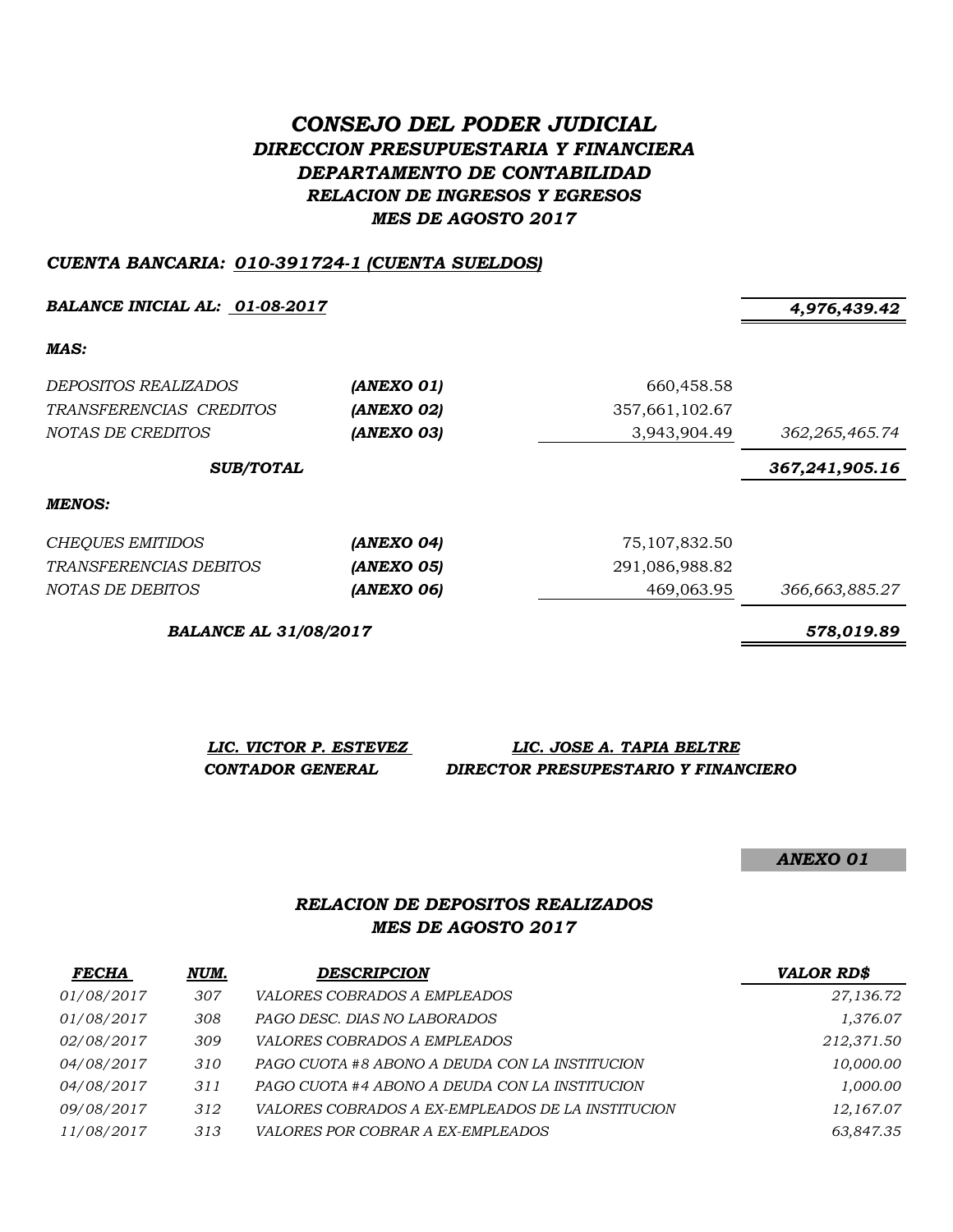|            |     | TOTAL RD\$                                              | 660,458.58 |
|------------|-----|---------------------------------------------------------|------------|
| 30/08/2017 | 323 | PAGO ABONO #1 A DEUDA CON LA INSTITUCION                | 4,500.00   |
| 31/08/2017 | 322 | PAGO VALORES PENDIENTES CON LA INSTITUCION              | 2,603.57   |
| 31/08/2017 | 321 | DESC. DIAS NO LAB. VARIOS EX-EMPLS. DE ESTA INSTITUCION | 4,616.65   |
| 30/08/2017 | 320 | DESCUENTOS A VARIOS EMPLEADOS/VARIOS CONCEPTOS          | 182,819.78 |
| 25/08/2017 | 319 | <b>PAGO VALORES PENDIENTES CON LA INSTITUCION</b>       | 15,162.00  |
| 25/08/2017 | 318 | OTROS DESCUENTOS A VARIOS EMPLS. AGOSTO/2017            | 65,249.37  |
| 24/08/2017 | 317 | DIAS NO LABO. VITERBO DE LEON EN REL. PAGO AYUDA        | 714.09     |
| 23/08/2017 | 316 | DIAS NO LABS. DEJ. CONS NOM. POR CIERTO TIEMPO JUL/17   | 2,991.19   |
| 17/08/2017 | 315 | PAGO VALORES PENDIENTES CON LA INSTIT.                  | 18,144.59  |
| 17/08/2017 | 314 | <i>VALORES POR COBRAR A EX-EMPLEADOS</i>                | 35,758.63  |
|            |     |                                                         |            |

*ANEXO 02*

## *RELACION DE TRANSFERENCIAS CREDITOS MES DE AGOSTO 2017*

| <b>FECHA</b>      | NUM. | <b>DESCRIPCION</b>                                   | <b>VALOR RD\$</b> |
|-------------------|------|------------------------------------------------------|-------------------|
| <i>03/08/2017</i> | 110  | TRANSF. DE FONDO PAGO REEMB SUELDOS EMPL. COOPNASEJU | 142,820.26        |
| <i>07/08/2017</i> | 111  | TRANSF. DE FONDO DESDE LA CTA. OPERACIONES           | 714.09            |
| 21/08/2017        | 112  | TRANSF. DE FONDO DESDE LA CTA. OPERACIONES           | 357,517,568.32    |
|                   |      | TOTAL RD\$                                           | 357,661,102.67    |

#### *ANEXO 03*

### *RELACION NOTAS DE CREDITOS MES DE AGOSTO 2017*

| <b>FECHA</b> | NUM. | <b>DESCRIPCION</b>                                   | <b>VALOR RD\$</b> |
|--------------|------|------------------------------------------------------|-------------------|
| 04/08/2017   | 840  | REINTEGRO CHO110926                                  | 971.75            |
| 04/08/2017   | 841  | REINTEGRO CHO105729                                  | 6,018.18          |
| 04/08/2017   | 842  | REINTEGRO CHO105764                                  | 6,018.18          |
| 04/08/2017   | 843  | REINTEGRO CHO105765                                  | 6,018.18          |
| 04/08/2017   | 844  | REINTEGRO CHO111369                                  | 10,720.63         |
| 29/08/2017   | 846  | REINTEGRO CHQ107116                                  | 6,018.18          |
| 29/08/2017   | 847  | REINTEGRO CHQ112014                                  | 10,720.63         |
| 31/08/2017   | 852  | REINTEGRO CHQ112372                                  | 6,104.23          |
| 31/08/2017   | 848  | CARGOS REINTEGRO POR CADUCIDAD CHO104560             | 6,000.00          |
| 31/08/2017   | 849  | CARGOS REINTEGRO POR CADUCIDAD CHO103040             | 6,141.00          |
| 31/08/2017   | 845  | CARGOS PAGO MILITARES NOMINA ELECTRONICA AGOSTO/17.  | 425,212.76        |
| 31/08/2017   | 850  | CARGOS EMPLEADOS EXCL. NOMINA ELECTRONICA AGOSTO/17. | 3,413,969.49      |
| 31/08/2017   | 851  | CARGOS RET. NOMINA BONO VACACIONAL AGOSTO/17.        | 36,720.00         |
| 31/08/2017   | 17   | CARGOS CHO111075 PAGADO POR EL BCO VALOR MENOR       | 0.08              |
| 31/08/2017   | 853  | CARGOS PAGO RECIBIDO VIA TRANSFERENCIA AGOSTO/2017.  | 3,271.20          |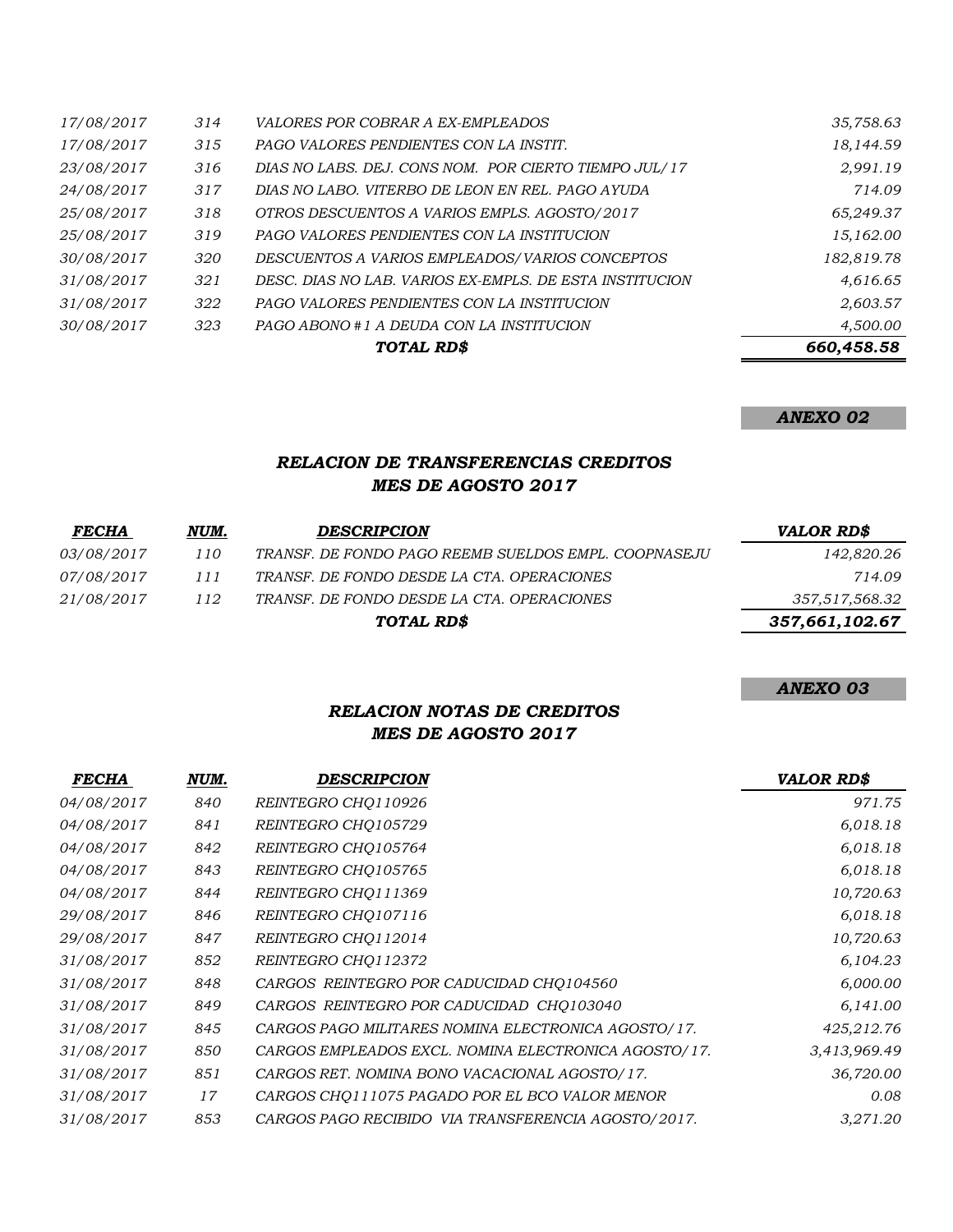### *3,943,904.49*

### *ANEXO 04*

# *RELACION DE CHEQUES EMITIDOS MES DE AGOSTO 2017*

| <i>FECHA</i> | NUM.   | <b>BENEFICIARIO</b>               | <b>VALOR RD\$</b> |
|--------------|--------|-----------------------------------|-------------------|
| 07/08/2017   | 111739 | COLECTOR DE IMPUESTOS INTERNOS    | 11,719.75         |
| 07/08/2017   | 111740 | COLECTOR DE IMPUESTOS INTERNOS    | 7,510.69          |
| 07/08/2017   | 111741 | CONSEJO DEL PODER JUDICIAL        | 4,727.78          |
| 08/08/2017   | 111742 | MARINO VILORIO MERCEDES           | 11,305.00         |
| 08/08/2017   | 111743 | SANTO A. CASILLA BAUTISTA         | 11,653.55         |
| 08/08/2017   | 111744 | VICTOR M. MOREL LA PAZ            | 11,653.55         |
| 08/08/2017   | 111745 | ALAN R. ENCARNACION RAMON         | 554.93            |
| 08/08/2017   | 111746 | JUNIOR A. NICASIO GARCIA          | 11,653.55         |
| 08/08/2017   | 111747 | ESTEFANI Y. ALTAGRACIA M.         | 12,533.78         |
| 08/08/2017   | 111748 | CAROLYN D. BONILLA ESPINO         | 14,767.85         |
| 08/08/2017   | 111749 | YENNI PEREZ PEREZ                 | 13,160.47         |
| 08/08/2017   | 111750 | ESMERLIN A. MENDOZA CRUZ          | 11,280.40         |
| 08/08/2017   | 111751 | GARY I. CANELO PORTORREAL         | 11,553.08         |
| 08/08/2017   | 111752 | JORKY J. RODRIGUEZ G.             | 11,653.55         |
| 08/08/2017   | 111753 | COOPNASEJU                        | 35,153.62         |
| 08/08/2017   | 111754 | CONSEJO DEL PODER JUDICIAL        | 1,646.94          |
| 08/08/2017   | 111755 | CONSEJO DEL PODER JUDICIAL        | 3,500.00          |
| 08/08/2017   | 111756 | CONSEJO DEL PODER JUDICIAL        | 5,792.35          |
| 08/08/2017   | 111757 | COOPNASEJU                        | 25,384.66         |
| 09/08/2017   | 111758 | FONDO DE PENSIONES Y JUBILACIONES | 4,372.06          |
| 09/08/2017   | 111759 | ROSA A. DURAN LOPEZ               | 26,483.26         |
| 09/08/2017   | 111760 | NESTOR J. BERROA QUEZADA          | 33,375.00         |
| 09/08/2017   | 111761 | ANA D. RODRIGUEZ CABRERA          | 3,491.24          |
| 09/08/2017   | 111762 | FATIMA M. CRUZ FERREIRA           | 7,922.64          |
| 09/08/2017   | 111763 | SANTA MEDINA PEREZ                | 5,933.95          |
| 09/08/2017   | 111764 | MERCEDES VALDEZ VALDEZ            | 74,887.46         |
| 09/08/2017   | 111765 | ELVIN D. LEBRON ALCANTARA         | 51,750.00         |
| 09/08/2017   | 111766 | MARITZA GOMEZ LANTIGUA            | 45,176.60         |
| 09/08/2017   | 111767 | RAMON PASCUAL ARIAS               | 155,550.47        |
| 09/08/2017   | 111768 | CRISTINA R. CASTILLO RIJO         | 17,506.66         |
| 09/08/2017   | 111769 | NANCI E. MERCEDES RIVERA          | 11,681.82         |
| 09/08/2017   | 111770 | RICARDO O,. DE WINDT VIDAL        | 19,484.80         |
| 10/08/2017   | 111771 | RAMON ANT. ROJAS ORTEGA           | 4,541.12          |
| 10/08/2017   | 111772 | PAMELA RONDON DIAZ                | 7,149.10          |
| 10/08/2017   | 111773 | CAMILLE M. WILSON REYES           | 11,006.46         |
| 10/08/2017   | 111774 | CONSEJO DEL PODER JUDICIAL        | 21,656.64         |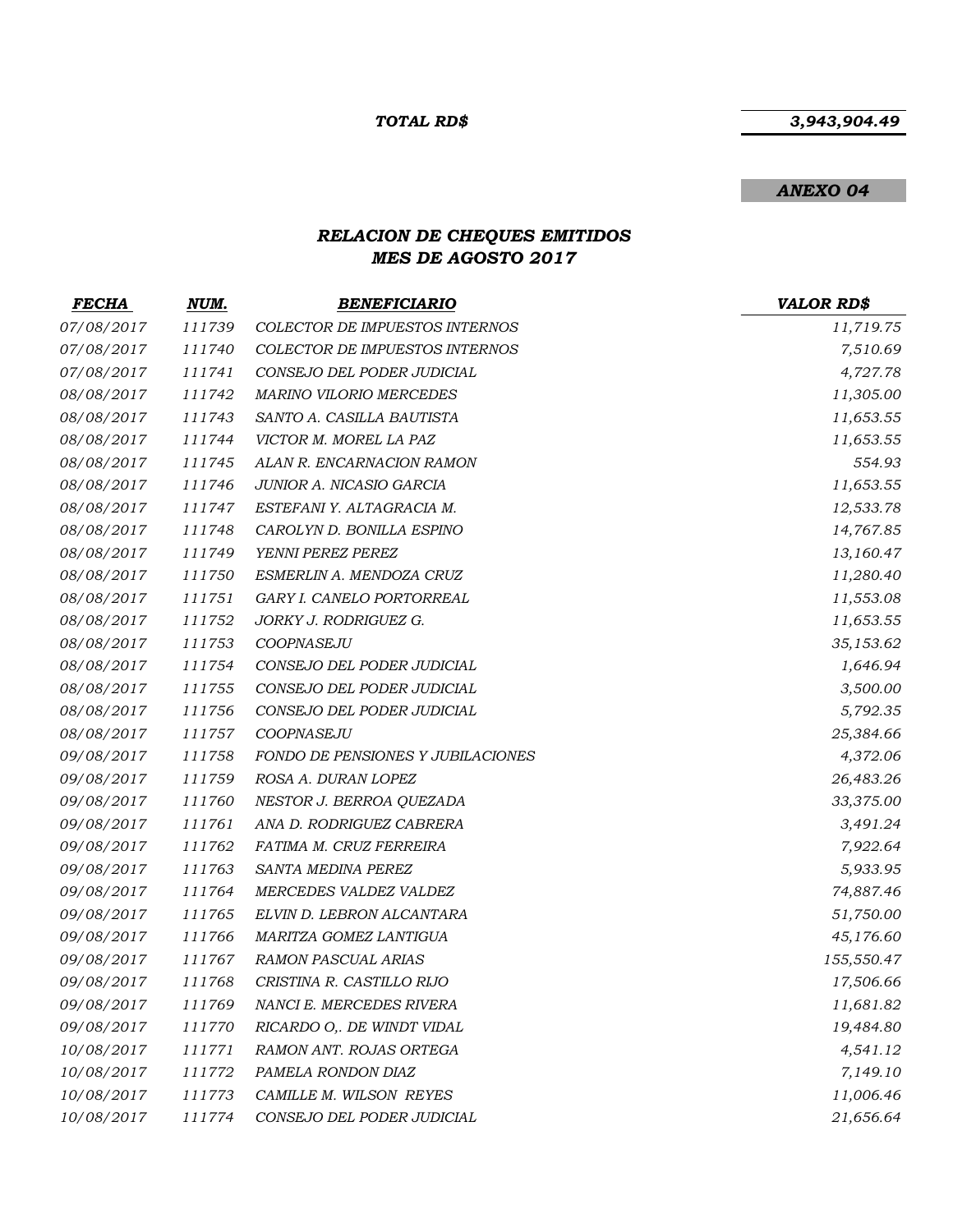| 10/08/2017 | 111775 | CONSEJO DEL PODER JUDICIAL              | 7,498.40  |
|------------|--------|-----------------------------------------|-----------|
| 10/08/2017 | 111776 | ANGELA M. REYES LUNA                    | 64,102.71 |
| 10/08/2017 | 111777 | MARIA DEL C. CABA PAULINO               | 16,096.37 |
| 10/08/2017 | 111778 | MARIA DE LOS A. PENA PUJOLS             | 6,273.27  |
| 10/08/2017 | 111779 | ROXANNA ALT. CASTILLO CABA              | 3,873.74  |
| 10/08/2017 | 111780 | DAMARYS M. RODRIGUEZ MEJIA              | 69,834.33 |
| 10/08/2017 | 111781 | <b>MARIANELA LUGO</b>                   | 10,853.93 |
| 10/08/2017 | 111782 | LUISA M. LORA SALCEDO                   | 68,022.52 |
| 10/08/2017 | 111783 | YESENIA DEL C. OSCAR DIAZ               | 14,243.07 |
| 10/08/2017 | 111784 | <b>JENNY I. COMAS ADAMES</b>            | 8,535.83  |
| 10/08/2017 | 111785 | EMMANUEL TIFA BONILLA                   | 2,191.58  |
| 10/08/2017 | 111786 | CARMEN Y. PAREDES CASTRO                | 19,790.55 |
| 10/08/2017 | 111787 | BANCO DE RESERVAS DE LA REP. DOMINICANA | 50,000.00 |
| 10/08/2017 | 111788 | COOPNASEJU                              | 29,604.96 |
| 10/08/2017 | 111789 | CONSEJO DEL PODER JUDICIAL              | 42,190.71 |
| 10/08/2017 | 111790 | CONSEJO DEL PODER JUDICIAL              | 18,778.67 |
| 11/08/2017 | 111791 | <b>KENTY M. NUESI</b>                   | 0.00      |
| 11/08/2017 | 111792 | SIOMARA ALT. MERCEDES DE LA ROSA        | 0.00      |
| 11/08/2017 | 111793 | ANA M. TAVERAS MALDONADO                | 11,216.97 |
| 11/08/2017 | 111794 | SHENIA M. ROSADO GENAO                  | 11,216.97 |
| 11/08/2017 | 111795 | ARGELIS A. ROJAS ESPINAL                | 11,216.97 |
| 11/08/2017 | 111796 | MABEL MA. DE LA CRUZ BAEZ               | 11,216.97 |
| 11/08/2017 | 111797 | ALEXANDRA REYES CUSTODIO                | 2,243.39  |
| 11/08/2017 | 111798 | <b>KENTY M. NUESI</b>                   | 11,216.97 |
| 11/08/2017 | 111799 | SIOMARA ALT. MERCEDES DE LA ROSA        | 11,216.97 |
| 11/08/2017 | 111800 | FONDO DE PENSIONES Y JUBILACIONES       | 51,542.28 |
| 11/08/2017 | 111801 | FONDO DE PENSIONES Y JUBILACIONES       | 23,632.46 |
| 11/08/2017 | 111802 | ROSANNA LETICIA ALBERTO PEREZ           | 19,013.07 |
| 14/08/2017 | 111803 | ANNY E. PENA VARGAS                     | 12,629.47 |
| 14/08/2017 | 111804 | BIENVENIDO LOPEZ LUCIANO                | 34,759.43 |
| 14/08/2017 | 111805 | OLIN J. PAULINO ALMONTE                 | 5,527.06  |
| 14/08/2017 | 111806 | COOPNASEJU                              | 91,987.22 |
| 14/08/2017 | 111807 | CONSEJO DEL PODER JUDICIAL              | 28,296.35 |
| 14/08/2017 | 111808 | CONSEJO DEL PODER JUDICIAL              | 8,500.00  |
| 14/08/2017 | 111809 | COLECTOR DE IMPUESTOS INTERNOS          | 0.00      |
| 14/08/2017 | 111810 | COLECTOR DE IMPUESTOS INTERNOS          | 6,101.55  |
| 15/08/2017 | 111811 | FRANYER E. BEATO PEREZ                  | 18,091.55 |
| 15/08/2017 | 111812 | CONSEJO DEL PODER JUDICIAL              | 7,462.28  |
| 15/08/2017 | 111813 | CONSEJO DEL PODER JUDICIAL              | 1,750.00  |
| 17/08/2017 | 111814 | DELCIDO ANT. SANTOS ALEMAN              | 11,027.66 |
| 17/08/2017 | 111815 | ALAN R. ENCARNACION RAMON               | 17,202.84 |
| 17/08/2017 | 111816 | ORLANDO J. BELTRE SERRANO               | 20,992.64 |
| 17/08/2017 | 111817 | DARIEL CARVAJAL ESPINAL                 | 4,994.38  |
| 17/08/2017 | 111818 | DIOMARIS MORENO VALDEZ                  | 5,456.98  |
| 17/08/2017 | 111819 | FERNANDO A. DIAZ CRUZ                   | 10,629.80 |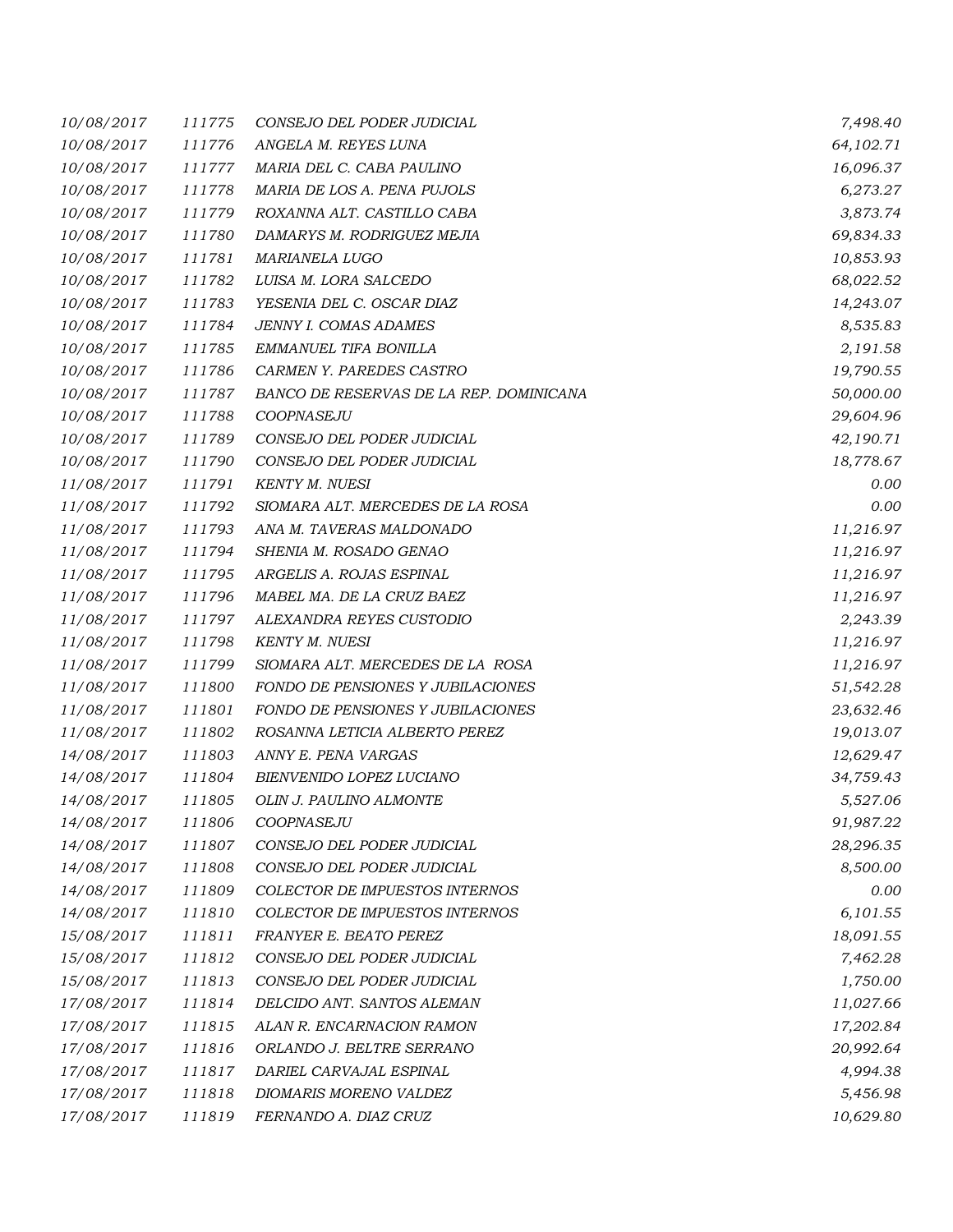| 17/08/2017 | 111820 | MERY C. MATTA HILARIO             | 16,152.40 |
|------------|--------|-----------------------------------|-----------|
| 17/08/2017 | 111821 | FRANCIA Y. CLASE CLASE            | 29,612.75 |
| 17/08/2017 | 111822 | BERTA G. DE LOS M. GOMEZ GIL      | 34,996.91 |
| 17/08/2017 | 111823 | MATILDE PAULINO VILLAR            | 5,013.51  |
| 17/08/2017 | 111824 | JUNIOR A. NICASIO GARCIA          | 4,994.38  |
| 17/08/2017 | 111825 | JORKY J. RODRIGUEZ GONZALEZ       | 6,104.23  |
| 17/08/2017 | 111826 | EDUARDO R. ESPINAL RODRIGUEZ      | 6,104.23  |
| 17/08/2017 | 111827 | SAMUEL ENRIQUE SOSA               | 4,994.38  |
| 17/08/2017 | 111828 | ILCANIA Y. CABRERA CABRERA        | 22,503.40 |
| 17/08/2017 | 111829 | ANNY Z. MIRANDA PEÑA              | 32,304.84 |
| 17/08/2017 | 111830 | JUAN ANT. REYES UREÑA             | 16,152.40 |
| 17/08/2017 | 111831 | LUIS N. GOMEZ GIL                 | 64,609.65 |
| 17/08/2017 | 111832 | CANDIDA OLIVO                     | 32,304.82 |
| 17/08/2017 | 111833 | ELIZABETH MARTE LIRIO             | 32,076.00 |
| 17/08/2017 | 111834 | LIDIA A. PUIG FRANCISCO           | 26,920.69 |
| 17/08/2017 | 111835 | ELLIN J. CORDERO TEJADA           | 69,993.78 |
| 17/08/2017 | 111836 | LORENZO A. VARGAS CRUZ            | 8,553.60  |
| 17/08/2017 | 111837 | ANA R. DE LEON GUZMAN             | 32,076.00 |
| 17/08/2017 | 111838 | CESAR E. CABRAL ORTIZ             | 4,276.80  |
| 17/08/2017 | 111839 | ROSA M. ALMONTE FRANCISCO         | 32,076.00 |
| 17/08/2017 | 111840 | FRANCISCO ALB. ANTIGUA PORTUHONDO | 32,076.00 |
| 17/08/2017 | 111841 | JOSEFINA COMPRES SANTANA          | 2,692.07  |
| 17/08/2017 | 111842 | ALBANIA ALT. CONTRERAS SANCHEZ    | 53,460.00 |
| 17/08/2017 | 111843 | OLIMPIA MA. RODRIGUEZ DELGADO     | 2,692.07  |
| 17/08/2017 | 111844 | CAROLYN D. BONILLA ESPINO         | 7,735.55  |
| 17/08/2017 | 111845 | AMARILIS GRULLON REYNOSO          | 21,536.56 |
| 17/08/2017 | 111846 | ROSARIO DEL C. CRUZ LANTIGUA      | 2,692.07  |
| 17/08/2017 | 111847 | WILSON J. SIERRA FERRERAS         | 45,765.19 |
| 17/08/2017 | 111848 | DANIELA DEL P. GUERRERO LAGARES   | 5,384.14  |
| 17/08/2017 | 111849 | <b>MANUEL GUEVARA FERRERAS</b>    | 2,692.07  |
| 17/08/2017 | 111850 | ZOBEIDA MATEO                     | 5,384.14  |
| 17/08/2017 | 111851 | LELIS Y. GUEVARA MEDINA           | 8,076.21  |
| 17/08/2017 | 111852 | LIBIS M. MEREJO PEREZ             | 2,692.07  |
| 17/08/2017 | 111853 | ALFREDO GONZALEZ SANCHEZ          | 6,968.87  |
| 17/08/2017 | 111854 | EUDOCIO FERRERAS MEDINA           | 43,073.12 |
| 17/08/2017 | 111855 | LUISA I. MATOS SAMBOY             | 34,996.87 |
| 17/08/2017 | 111856 | CLARO TRINIDAD SANTANA            | 29,612.74 |
| 17/08/2017 | 111857 | MIGUEL VALDEZ PEREZ               | 34,996.87 |
| 17/08/2017 | 111858 | MIGUEL A. PEREZ MENDEZ            | 32,304.84 |
| 17/08/2017 | 111859 | DENNIS M. PEREZ GUZMAN            | 32,304.84 |
| 17/08/2017 | 111860 | EDIS Y. RODRIGUEZ MUÑOZ           | 34,996.87 |
| 17/08/2017 | 111861 | ALEYDA FRANCO TEJADA              | 2,692.07  |
| 17/08/2017 | 111862 | SERVIO ANT. MONTILLA MONTILLA     | 2,692.07  |
| 17/08/2017 | 111863 | WANDA Y. VARGAS PERALTA           | 16,152.42 |
| 17/08/2017 | 111864 | JOSE N. ESTEVEZ RODRIGUEZ         | 4,830.47  |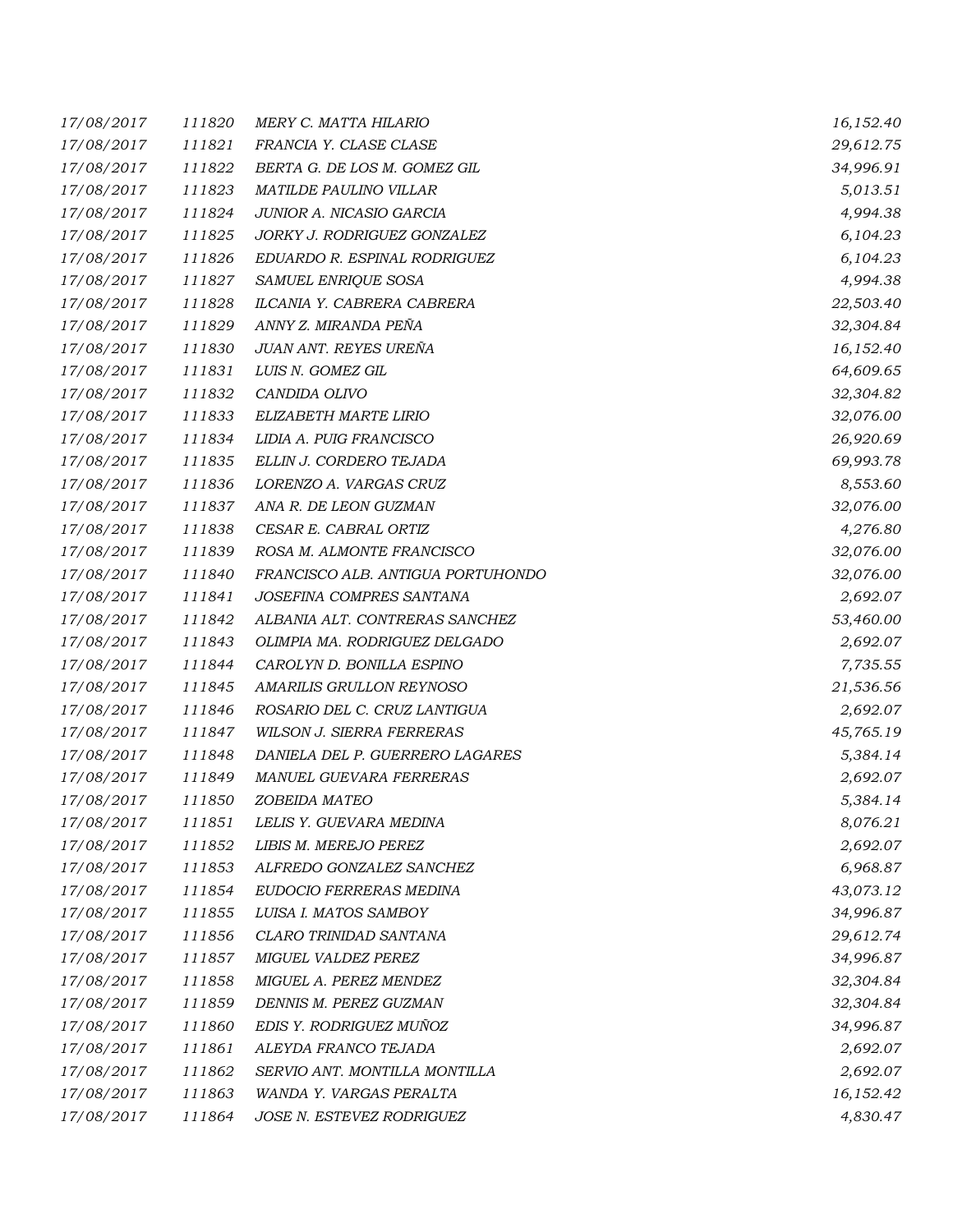| 17/08/2017 | 111865 | EVELYN G. GARCIA VALDEZ          | 7,735.55    |
|------------|--------|----------------------------------|-------------|
| 17/08/2017 | 111866 | SANTO A. CASILLA BAUTISTA        | 6,104.23    |
| 17/08/2017 | 111867 | VICTOR M. MOREL CARREÑO          | 6,104.23    |
| 17/08/2017 | 111868 | JOSE BDO. MERCEDES PEÑA          | 8,076.21    |
| 17/08/2017 | 111869 | MEDARDO ANT. RINCON MARTINEZ     | 5,384.14    |
| 17/08/2017 | 111870 | JOSE A. REYES MEJIA              | 5,384.14    |
| 17/08/2017 | 111871 | ANDRES DIAZ DEL ROSARIO          | 34,548.23   |
| 17/08/2017 | 111872 | DOMINGO ANT. GUERRERO CALDERON   | 2,692.07    |
| 17/08/2017 | 111873 | PEDRO N. MOJICA DE LA ROSA       | 2,692.07    |
| 17/08/2017 | 111874 | YENNI PEREZ PEREZ                | 3,133.44    |
| 17/08/2017 | 111875 | MAXIMILIANO PEGUERO DE AZA       | 78,070.01   |
| 17/08/2017 | 111876 | ARANIBAL MANZANO ZAPATA          | 16,152.41   |
| 17/08/2017 | 111877 | MARIA I. BONE CRUZ               | 8,076.21    |
| 17/08/2017 | 111878 | EUGENIA A. MEDINA RODRIGUEZ      | 16,920.60   |
| 17/08/2017 | 111879 | ROSSEMARY HENRIQUEZ LEYBA        | 9,103.74    |
| 17/08/2017 | 111880 | OSCAR MOQUETE CUEVAS             | 32,304.80   |
| 17/08/2017 | 111881 | ABRAHAM GARCIA                   | 5,384.14    |
| 17/08/2017 | 111882 | REGINA SANCHEZ TORIBIO           | 2,692.07    |
| 17/08/2017 | 111883 | HECTOR F. MARTINEZ               | 8,076.21    |
| 17/08/2017 | 111884 | ROSA E. ALMONTE R. DE VENTURA    | 5,384.14    |
| 17/08/2017 | 111885 | COLECTOR DE IMPUESTOS INTERNOS   | 1,752.32    |
| 21/08/2017 | 111886 | MARIANO GERMAN MEJIA             | 296,917.14  |
| 21/08/2017 | 111887 | FRANCISCO ANT. JEREZ MENA        | 291,216.06  |
| 21/08/2017 | 111888 | JOSE A. CRUCETA ALMANZAR         | 282,804.00  |
| 21/08/2017 | 111889 | EDGARDO HERNANDEZ MEJIA          | 266, 262.75 |
| 21/08/2017 | 111890 | SARA I. HENRIQUEZ MARIN          | 231,608.25  |
| 21/08/2017 | 111891 | ROBERT C. PLACENCIA ALVAREZ      | 286,362.75  |
| 21/08/2017 | 111892 | ARIEL A. VOLQUEZ MATOS           | 9,436.97    |
| 21/08/2017 | 111893 | GLORIA A. QUERO CABRERA          | 8,667.32    |
| 21/08/2017 | 111894 | NORA A. SOSA MARTINEZ            | 7,363.48    |
| 21/08/2017 | 111895 | SONIA CORADIN                    | 6,018.18    |
| 21/08/2017 | 111896 | CARLOS FLORES DE JESUS           | 19,903.10   |
| 21/08/2017 | 111897 | LILIAN M. DIAZ GIL               | 7,682.27    |
| 21/08/2017 | 111898 | LOURDES M. LORA MEJIA            | 24,152.04   |
| 21/08/2017 | 111899 | ROSA REYNOSO                     | 6,018.18    |
| 21/08/2017 | 111900 | <b>SENOVIA ARIAS</b>             | 6,018.18    |
| 21/08/2017 | 111901 | RAMONA DIAZ                      | 6,018.18    |
| 21/08/2017 | 111902 | MARIA M. PIMENTEL FABIAN         | 6,018.18    |
| 21/08/2017 | 111903 | LUZ DEL C. MONTANO               | 6,018.18    |
| 21/08/2017 | 111904 | ELIGIA DE LA CRUZ                | 4,494.95    |
| 21/08/2017 | 111905 | OLGA M. ROSARIO V.               | 3,577.72    |
| 21/08/2017 | 111906 | <b>IRIS RODRIGUEZ P.</b>         | 6,018.18    |
| 21/08/2017 | 111907 | CARMEN POLANCO                   | 6,018.18    |
| 21/08/2017 | 111908 | ANA FCA. FELIZ SANCHEZ           | 6,018.18    |
| 21/08/2017 | 111909 | ALTAGRACIA A. RODRIGUEZ VICTORIA | 6,018.18    |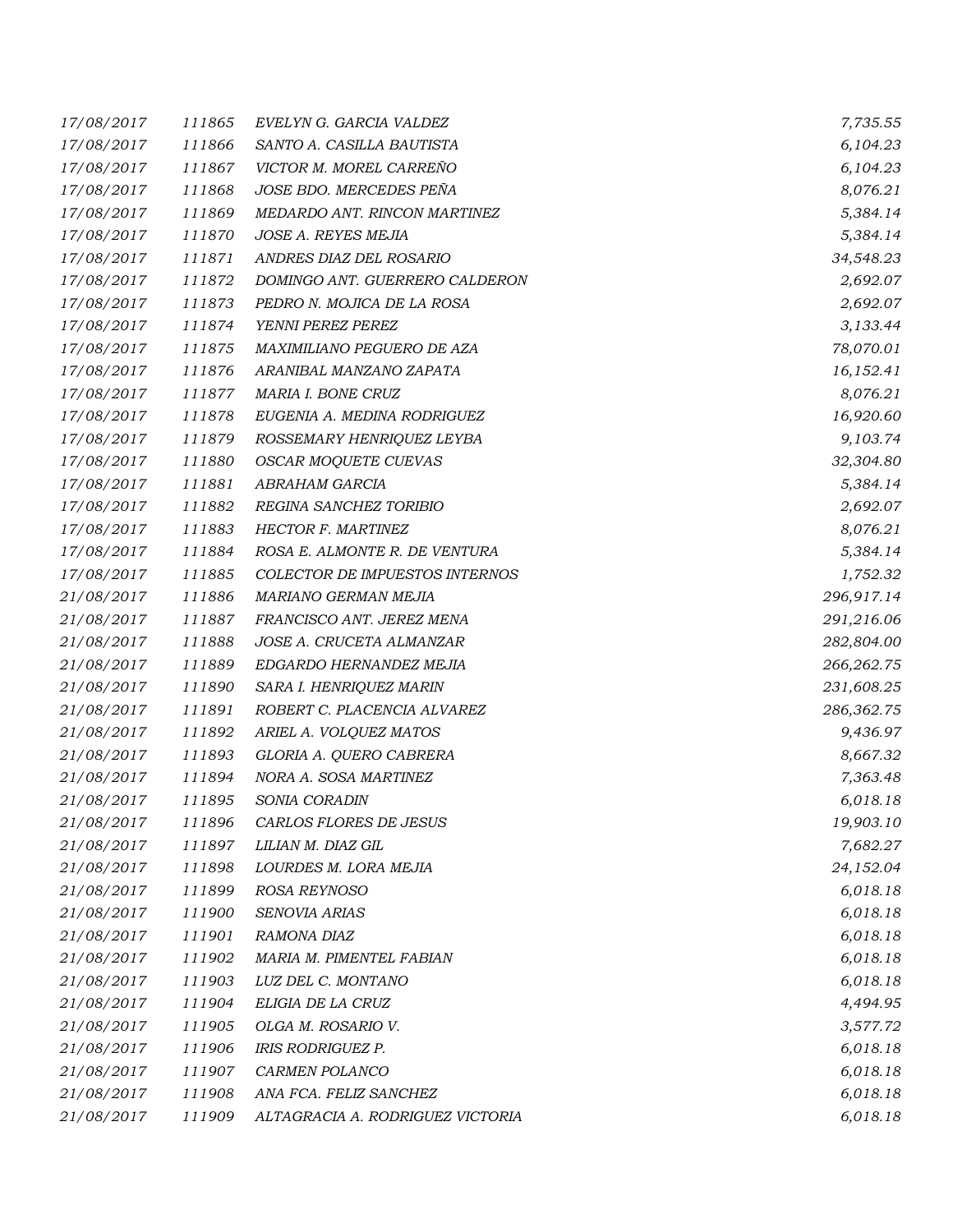| 21/08/2017 | 111910 | MILTA ANT. RODRIGUEZ SANTOS          | 6,018.18  |
|------------|--------|--------------------------------------|-----------|
| 21/08/2017 | 111911 | OLGA E. DIAZ DIAZ                    | 6,018.18  |
| 21/08/2017 | 111912 | JOSEFA R. BLANCO                     | 6,018.18  |
| 21/08/2017 | 111913 | MARIA DEL R. CUELLO PARADIS          | 19,287.01 |
| 21/08/2017 | 111914 | MELBA FCA. HENRIQUEZ GUZMAN          | 6,018.18  |
| 21/08/2017 | 111915 | ESTHER M. AMOR PEÑA                  | 6,018.18  |
| 21/08/2017 | 111916 | FRANCIA C. MARTINEZ DRULLARD         | 21,441.25 |
| 21/08/2017 | 111917 | AMELIA DEL ORBE PEÑA                 | 3,054.30  |
| 21/08/2017 | 111918 | <b>BIENVENIDA BELLIARD</b>           | 36,119.77 |
| 21/08/2017 | 111919 | PACO PEREZ REYES                     | 6,018.18  |
| 21/08/2017 | 111920 | ROSA J. DE LOS SANTOS G.             | 6,018.18  |
| 21/08/2017 | 111921 | CARMEN L. PERALTA CASTELLANOS        | 6,018.18  |
| 21/08/2017 | 111922 | FIDIAS GONZALEZ VICIOSO              | 5,418.18  |
| 21/08/2017 | 111923 | ISABEL E. DE LOS SANTOS GOMEZ        | 6,018.18  |
| 21/08/2017 | 111924 | LUIS E. MOREL POUERIE                | 36,642.28 |
| 21/08/2017 | 111925 | YOLANDA E. DE WINDT DE GAUTREAU      | 12,993.40 |
| 21/08/2017 | 111926 | SENAIDA A. ALVAREZ PEREZ             | 6,018.18  |
| 21/08/2017 | 111927 | YDALIA PORTORREAL                    | 6,018.18  |
| 21/08/2017 | 111928 | MARTA N. MONTAS RAMIREZ              | 4,787.18  |
| 21/08/2017 | 111929 | HILDA CARRASCO PEREZ                 | 6,018.18  |
| 21/08/2017 | 111930 | LUZ M. DEL CARMEN RODRIGUEZ GAUTREAU | 6,018.18  |
| 21/08/2017 | 111931 | CRISTINO RODRIGUEZ                   | 6,018.18  |
| 21/08/2017 | 111932 | MAXIMO S. ROSARIO RODRIGUEZ          | 6,018.18  |
| 21/08/2017 | 111933 | RAFAEL CONTRERAS CONTRERAS           | 6,018.18  |
| 21/08/2017 | 111934 | VIRGINIA SUERO ESPINAL               | 2,995.55  |
| 21/08/2017 | 111935 | JOSEFA A. CUESTA DE MAÑON            | 6,929.81  |
| 21/08/2017 | 111936 | ANA M. BAUTISTA                      | 6,018.18  |
| 21/08/2017 | 111937 | MIRELLA DE LA ROSA DOMINGUEZ         | 6,018.18  |
| 21/08/2017 | 111938 | DORA H. STERLING VAZQUEZ             | 6,018.18  |
| 21/08/2017 | 111939 | FELIX R. CUEVAS RUFINO               | 1,003.03  |
| 21/08/2017 | 111940 | JOSEFINA SUAZO ABREU                 | 32,621.32 |
| 21/08/2017 | 111941 | ALTAGRACIA A. GIL NOBLE              | 6,018.18  |
| 21/08/2017 | 111942 | RAFAELA DE JS. PEÑA LORA             | 4,287.59  |
| 21/08/2017 | 111943 | BRIGIDA FELIZ VDA. OZUNA             | 6,018.18  |
| 21/08/2017 | 111944 | <b>LEON FLORES</b>                   | 32,440.83 |
| 21/08/2017 | 111945 | MARIA A. PAULINO MARTE               | 6,018.18  |
| 21/08/2017 | 111946 | CESAR A. VALLEJO NICOLAS             | 3,702.57  |
| 21/08/2017 | 111947 | LUCIA M. REYES PEREZ                 | 17,301.77 |
| 21/08/2017 | 111948 | <b>MERCEDES HIRALDO</b>              | 6,018.18  |
| 21/08/2017 | 111949 | RAMONA FLORES DE MATOS               | 5,143.18  |
| 21/08/2017 | 111950 | ELOISA NUÑEZ DE GONZALEZ             | 11,519.20 |
| 21/08/2017 | 111951 | MIREYA CAPELLAN A.                   | 6,018.18  |
| 21/08/2017 | 111952 | LUZ DEL C. SANCHEZ CALDERON          | 6,018.18  |
| 21/08/2017 | 111953 | <b>INES MDES. REYES CABRERA</b>      | 5,518.18  |
| 21/08/2017 | 111954 | SILVESTRE COCO                       | 5,063.41  |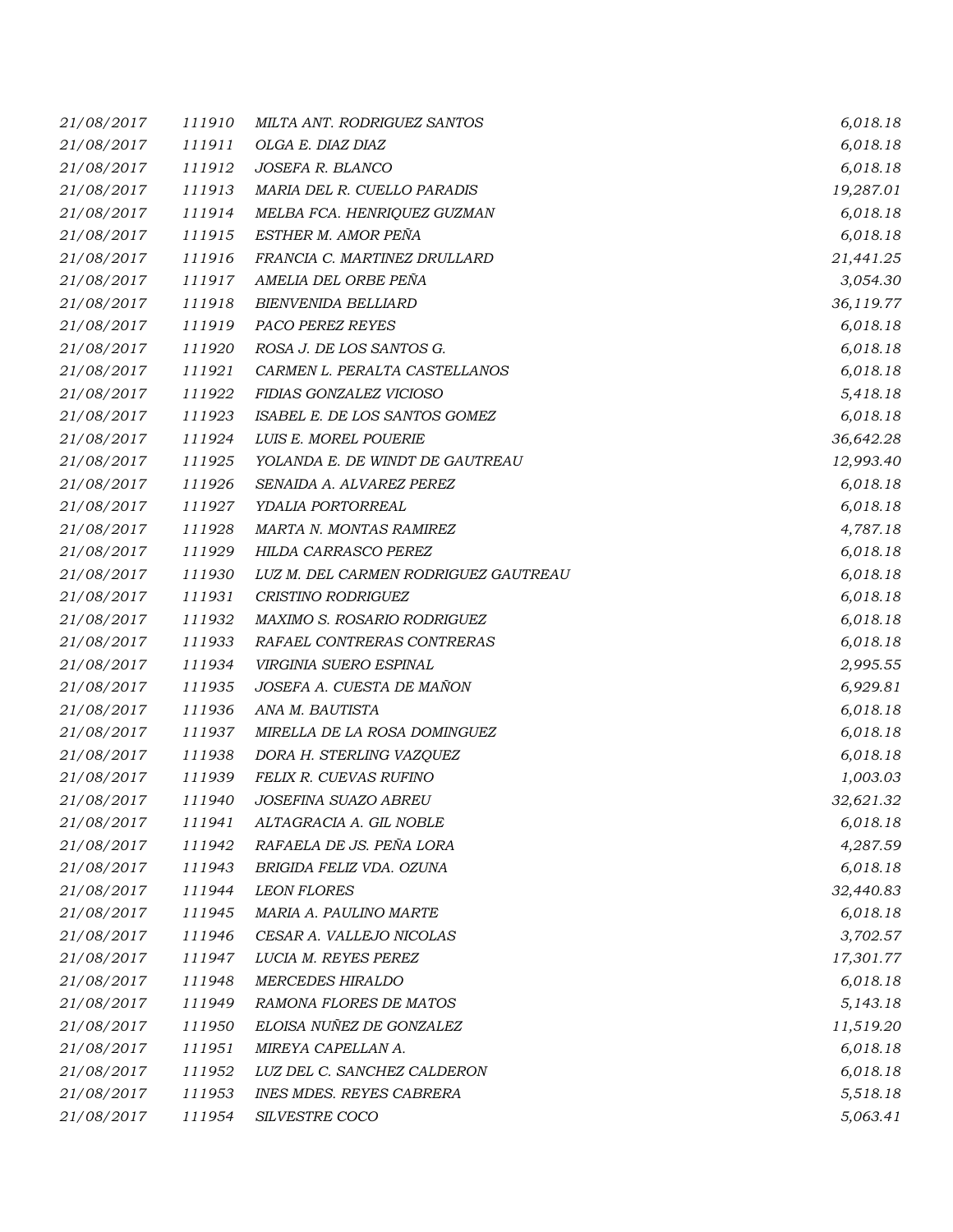| 21/08/2017 | 111955 | ELISA VIVIECA                        | 6,018.18  |
|------------|--------|--------------------------------------|-----------|
| 21/08/2017 | 111956 | TERESA MORA DE LA ROSA               | 6,018.18  |
| 21/08/2017 | 111957 | PEDRO A. FERNANDEZ SALCEDO           | 37,938.19 |
| 21/08/2017 | 111958 | RAFAEL A. RODRIGUEZ GONZALEZ         | 27,900.61 |
| 21/08/2017 | 111959 | AFRICA E. SANTOS GUZMAN              | 6,018.18  |
| 21/08/2017 | 111960 | MILEDYS S. SOSA R.                   | 27,533.27 |
| 21/08/2017 | 111961 | MARCIANA ALT. RAMIREZ CORONA         | 19,620.57 |
| 21/08/2017 | 111962 | DAYSI R. VASQUEZ CRUZ                | 6,018.18  |
| 21/08/2017 | 111963 | CARMEN DE LOS A. LUCIANO GARCIA      | 4,019.64  |
| 21/08/2017 | 111964 | NEREYDA E. JAQUEZ LOZANO             | 6,018.18  |
| 21/08/2017 | 111965 | CARMEN L. SANTOS PIMENTEL            | 6,018.18  |
| 21/08/2017 | 111966 | AMERICA G. ESPINAL HUED              | 6,018.18  |
| 21/08/2017 | 111967 | RAMON ANT. CARABALLO ABREU           | 6,018.18  |
| 21/08/2017 | 111968 | CARLOS D. GARCIA GARCIA              | 6,018.18  |
| 21/08/2017 | 111969 | <b>DULCE M. ESTEVEZ</b>              | 6,018.18  |
| 21/08/2017 | 111970 | MARIA DE LA C. CANELA CANELA         | 3,850.43  |
| 21/08/2017 | 111971 | FRANCISCO J. NUÑEZ GOMEZ             | 37,742.61 |
| 21/08/2017 | 111972 | MARIA G. DALMASI LORA                | 6,018.18  |
| 21/08/2017 | 111973 | CARMEN L. EDUARDO ICIANO             | 6,018.18  |
| 21/08/2017 | 111974 | CARMEN Y. COSME GUTIERREZ            | 3,498.67  |
| 21/08/2017 | 111975 | FRANCISCA R. PEREZ PEÑA              | 6,018.18  |
| 21/08/2017 | 111976 | ADRIANO GONZALEZ PANTALEON           | 4,587.57  |
| 21/08/2017 | 111977 | ANA J. LOPEZ GERMOSEN                | 6,018.18  |
| 21/08/2017 | 111978 | ROSAURA JULIA JIMENEZ DAJER DE LOPEZ | 26,372.75 |
| 21/08/2017 | 111979 | RAMONA DE JESUS ROSARIO              | 6,018.18  |
| 21/08/2017 | 111980 | MARIA A. CASTRO AGRAMONTE            | 6,018.18  |
| 21/08/2017 | 111981 | <b>AGUSTINA MARTE</b>                | 3,096.70  |
| 21/08/2017 | 111982 | EURIPIDES A. GARCIA GARCIA           | 36,436.81 |
| 21/08/2017 | 111983 | GENOVEVA I. ROSARIO                  | 6,018.18  |
| 21/08/2017 | 111984 | MARIA A. HONRADO BADIA               | 6,018.18  |
| 21/08/2017 | 111985 | MARIA ALT. RAMOS GARCIA              | 6,018.18  |
| 21/08/2017 | 111986 | JUAN ANT. SANCHEZ VILLA              | 3,763.09  |
| 21/08/2017 | 111987 | RAMONA JIMENEZ LIZARDO               | 6,018.18  |
| 21/08/2017 | 111988 | JOSEFA ALT. MEJIA MIESES             | 6,018.18  |
| 21/08/2017 | 111989 | ROSA PAREDES GARCIA                  | 6,018.18  |
| 21/08/2017 | 111990 | <b>GUARIONEX BRITO TAVERAS</b>       | 6,018.18  |
| 21/08/2017 | 111991 | PEDRO HERNANDEZ CRUCEY               | 6,018.18  |
| 21/08/2017 | 111992 | JUANA TRAVIESO VASQUEZ               | 6,018.18  |
| 21/08/2017 | 111993 | JUAN SEBASTIAN RODRIGUEZ             | 6,018.18  |
| 21/08/2017 | 111994 | AMELIA VALDEZ M.                     | 6,018.18  |
| 21/08/2017 | 111995 | VALENTIN SUAREZ G.                   | 6,018.18  |
| 21/08/2017 | 111996 | CAROLINA A. VICTORIA                 | 6,018.18  |
| 21/08/2017 | 111997 | FRANCISCA A. TEJADA                  | 6,018.18  |
| 21/08/2017 | 111998 | LOURDES M. NUÑEZ ROSARIO             | 6,018.18  |
| 21/08/2017 | 111999 | JOSE P. FLORES M.                    | 9,861.46  |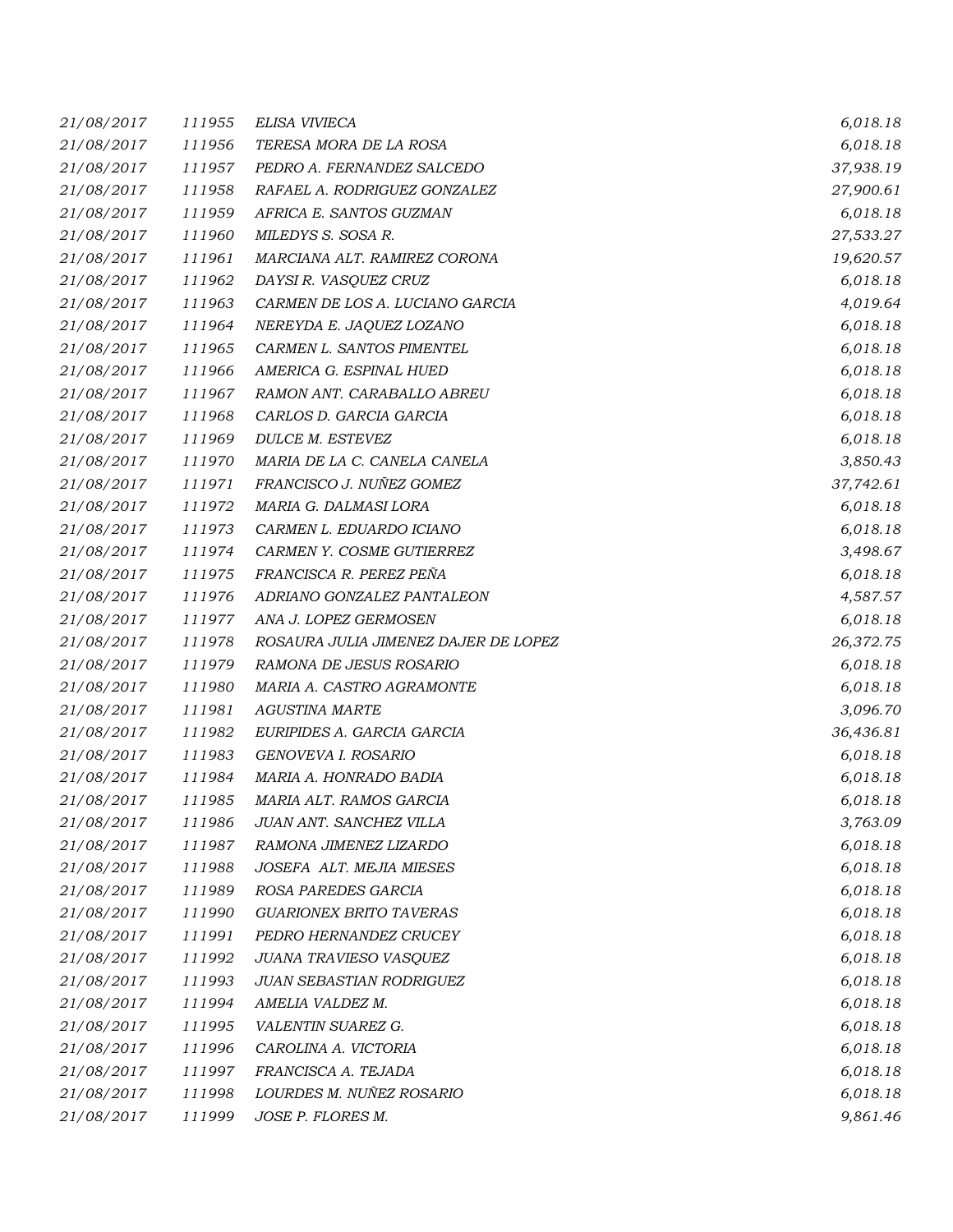| 21/08/2017 | 112000 | GREGORIO ARIAS CARRASCO                 | 21,709.26 |
|------------|--------|-----------------------------------------|-----------|
| 21/08/2017 | 112001 | DAVID A. FELIZ FELIZ                    | 6,018.18  |
| 21/08/2017 | 112002 | MERCEDES SEGURA CUEVAS                  | 2,997.94  |
| 21/08/2017 | 112003 | NERY MEDINA DIAZ                        | 3,968.18  |
| 21/08/2017 | 112004 | MIGUELINA PEÑA MENDEZ                   | 3,560.08  |
| 21/08/2017 | 112005 | DOMINGO GUZMAN MORETA FELIZ             | 3,009.09  |
| 21/08/2017 | 112006 | RICHARDIN DE J. DOTEL                   | 7,490.44  |
| 21/08/2017 | 112007 | EUDES M. ENCARNACION FELIZ              | 6,018.18  |
| 21/08/2017 | 112008 | NEREIDA FLORIAN SANTANA                 | 6,018.18  |
| 21/08/2017 | 112009 | SERGIO OLIVERO FELIZ                    | 7,453.56  |
| 21/08/2017 | 112010 | ROSAURA FERRERAS FERRERAS               | 6,018.18  |
| 21/08/2017 | 112011 | NURIS M. NOVAS MATOS                    | 3,356.15  |
| 21/08/2017 | 112012 | <b>MIGUEL MEDINA PEREZ</b>              | 12,252.15 |
| 21/08/2017 | 112013 | LIVIO G. RIVAS                          | 6,018.18  |
| 21/08/2017 | 112014 | <b>ISMAEL PEÑA</b>                      | 10,720.63 |
| 21/08/2017 | 112015 | BIENVENIDA VELOZ                        | 6,018.18  |
| 21/08/2017 | 112016 | EUGENIA PEREZ SANTANA                   | 5,592.46  |
| 21/08/2017 | 112017 | PEDRO REYES MEDINA                      | 5,718.18  |
| 21/08/2017 | 112018 | FELICIA CUEVAS CARVAJAL                 | 3,696.13  |
| 21/08/2017 | 112019 | <b>JUSTO FERRERAS PEREZ</b>             | 6,018.18  |
| 21/08/2017 | 112020 | VICTOR R. CONCEPCION ROMERO             | 6,018.18  |
| 21/08/2017 | 112021 | ADELFA A. HERRERA TERRERO               | 6,018.18  |
| 21/08/2017 | 112022 | <b>JULIO H. HERRERA MATOS</b>           | 1,103.33  |
| 21/08/2017 | 112023 | SENEO MONTERO MONTAS                    | 3,753.86  |
| 21/08/2017 | 112024 | XIOMARA A. MONTERO JIMENEZ              | 5,534.11  |
| 21/08/2017 | 112025 | RAMON A. MORETA                         | 5,618.18  |
| 21/08/2017 | 112026 | SIMONA FAMILIA ZABALA                   | 2,954.02  |
| 21/08/2017 | 112027 | VENECIA RUIZ MATEO                      | 5,518.18  |
| 21/08/2017 | 112028 | AUGUSTO E. OVIEDO PEÑA                  | 7,123.54  |
| 21/08/2017 | 112029 | ANERTA ALT. RODRIGUEZ                   | 32,683.32 |
| 21/08/2017 | 112030 | RAMON A. GUTIERREZ GARCIA               | 6,018.18  |
| 21/08/2017 | 112031 | JUAN DE LA C. TEJEDA ACOSTA             | 10,020.54 |
| 21/08/2017 | 112032 | JUANA LUCIA A. SANCHEZ G.               | 6,018.18  |
| 21/08/2017 | 112033 | ANTHIA M. REYES JIMENEZ                 | 5,376.89  |
| 21/08/2017 | 112034 | MANUEL E. SOSA CRUZ                     | 5,518.18  |
| 21/08/2017 | 112035 | DANIEL MEDINA BELLIARD                  | 6,018.18  |
| 21/08/2017 | 112036 | LUCILA NUÑEZ CASTRO                     | 6,018.18  |
| 21/08/2017 | 112037 | ANA M. BAEZ ROSARIO                     | 6,018.18  |
| 21/08/2017 | 112038 | RAMONA REYES CARRASCO                   | 6,018.18  |
| 21/08/2017 | 112039 | ELBA H. VARGAS FRIAS                    | 6,018.18  |
| 21/08/2017 | 112040 | <b>EVARISTO JIMENEZ FIGUEREO</b>        | 10,720.63 |
| 21/08/2017 | 112041 | GUARINA E. MERCEDES HERNANDEZ FERDINARD | 6,018.18  |
| 21/08/2017 | 112042 | LUIS J. BOURGET FROMETA                 | 38,387.50 |
| 21/08/2017 | 112043 | RUTH MONTALVO FRANCISCO                 | 29,497.03 |
| 21/08/2017 | 112044 | ROSARIO N. ARIAS GERMAN                 | 6,018.18  |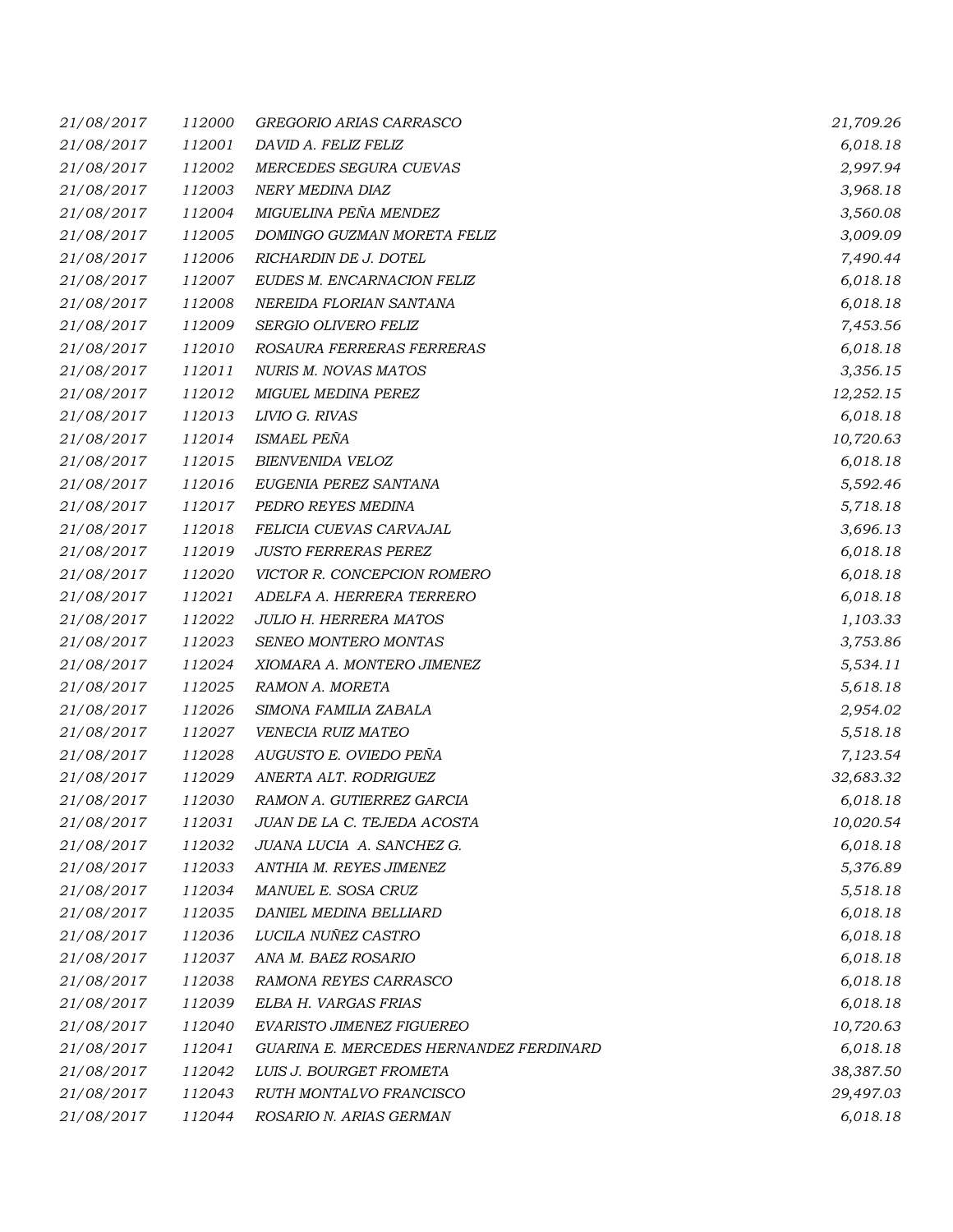| 21/08/2017 | 112045 | ELIDA E. SANCHEZ NINA             | 16,855.44  |
|------------|--------|-----------------------------------|------------|
| 21/08/2017 | 112046 | ENEIDA DOMINGUEZ                  | 6,018.18   |
| 21/08/2017 | 112047 | JOSEFINA GURIDIS POZO             | 6,018.18   |
| 21/08/2017 | 112048 | ALTAGRACIA M. PLACENCIO FORTUNA   | 6,018.18   |
| 21/08/2017 | 112049 | ARGENTINA ORTIZ PERDOMO           | 3,781.79   |
| 21/08/2017 | 112050 | CARMELA MATOS TEJEDA              | 6,018.18   |
| 21/08/2017 | 112051 | MARIA SEVERINO DE LEON            | 6,018.18   |
| 21/08/2017 | 112052 | <b>JULIANA PINEDA</b>             | 6,018.18   |
| 21/08/2017 | 112053 | MANUEL A. LEMONIER JIMENEZ        | 311.88     |
| 21/08/2017 | 112054 | MARITZA MEJIA DUVERGE             | 5,518.18   |
| 21/08/2017 | 112055 | <b>JOSEFA REYES APONTE</b>        | 6,018.18   |
| 21/08/2017 | 112056 | CARMEN MA. MORALES MORALES        | 5,518.18   |
| 21/08/2017 | 112057 | <b>JULIA ARRIAGA PONTIER</b>      | 6,018.18   |
| 21/08/2017 | 112058 | HILDA L. LAMARCHE UBIERA          | 3,159.48   |
| 21/08/2017 | 112059 | EDELMIRA RAMIREZ DE ESPINAL       | 6,018.18   |
| 21/08/2017 | 112060 | LUCINDA ESPINAL                   | 5,834.18   |
| 21/08/2017 | 112061 | CARMEN A. CASADO MARTINEZ         | 6,018.18   |
| 21/08/2017 | 112062 | INES JOSE G.                      | 922.18     |
| 21/08/2017 | 112063 | <b>MELANIA BELEN</b>              | 3,603.71   |
| 21/08/2017 | 112064 | MARINA VASQUEZ M.                 | 6,018.18   |
| 21/08/2017 | 112065 | JUANA JIMENEZ E.                  | 6,018.18   |
| 22/08/2017 | 112066 | CONSEJO DEL PODER JUDICIAL        | 2,991.19   |
| 23/08/2017 | 112067 | FRANYER E. BEATO PEREZ            | 314,820.00 |
| 23/08/2017 | 112068 | CONSEJO DEL PODER JUDICIAL        | 26,250.00  |
| 23/08/2017 | 112069 | CIRO Y. PEREZ FIGUEREO            | 48,977.75  |
| 23/08/2017 | 112070 | JULIO C. HERNANDEZ JAVIER         | 49,704.13  |
| 23/08/2017 | 112071 | LENIN R. SOSA VASQUEZ             | 51,104.13  |
| 23/08/2017 | 112072 | ALEXIS VASQUEZ ROSADO             | 29,899.00  |
| 23/08/2017 | 112073 | ROBIN E. SANDOVAL FONTANA         | 51,104.13  |
| 23/08/2017 | 112074 | WASCAR D. ARIAS TEJEDA            | 29,899.00  |
| 23/08/2017 | 112075 | MANUEL DE JS. MATOS ESPINOSA      | 18,800.00  |
| 23/08/2017 | 112076 | WILBERTO JUBILEO MARTINEZ         | 19,675.00  |
| 23/08/2017 | 112077 | MELVIN C. DEL ORBE SANCHEZ        | 16,375.00  |
| 23/08/2017 | 112078 | JOSE ML. DE PADUA MORENO          | 16,375.00  |
| 23/08/2017 | 112079 | HUGO D. REYES PEREZ               | 17,250.00  |
| 23/08/2017 | 112080 | FAUSTO A. DUARTE BLANCO           | 18,125.00  |
| 23/08/2017 | 112081 | ETNOEL D. REYES                   | 17,250.00  |
| 23/08/2017 | 112082 | GEOVANNA LEBRON PENA              | 18,125.00  |
| 23/08/2017 | 112083 | JARLIN ANT. FRIAS FRIAS           | 18,125.00  |
| 23/08/2017 | 112084 | YONATAN I. GARCIA PENA            | 17,250.00  |
| 23/08/2017 | 112085 | ESTEBAN LORENZO SEGURA DE LA CRUZ | 29,899.00  |
| 23/08/2017 | 112086 | MOISES GIL URENA                  | 20,550.00  |
| 23/08/2017 | 112087 | ANGEL G. ORTIZ GOMEZ              | 48,234.00  |
| 23/08/2017 | 112088 | SGTO. MIGUEL A. CONTRERAS OZORIA  | 5,000.00   |
| 24/08/2017 | 112089 | RYAN ALF. MEDINA DE JESUS         | 13,494.08  |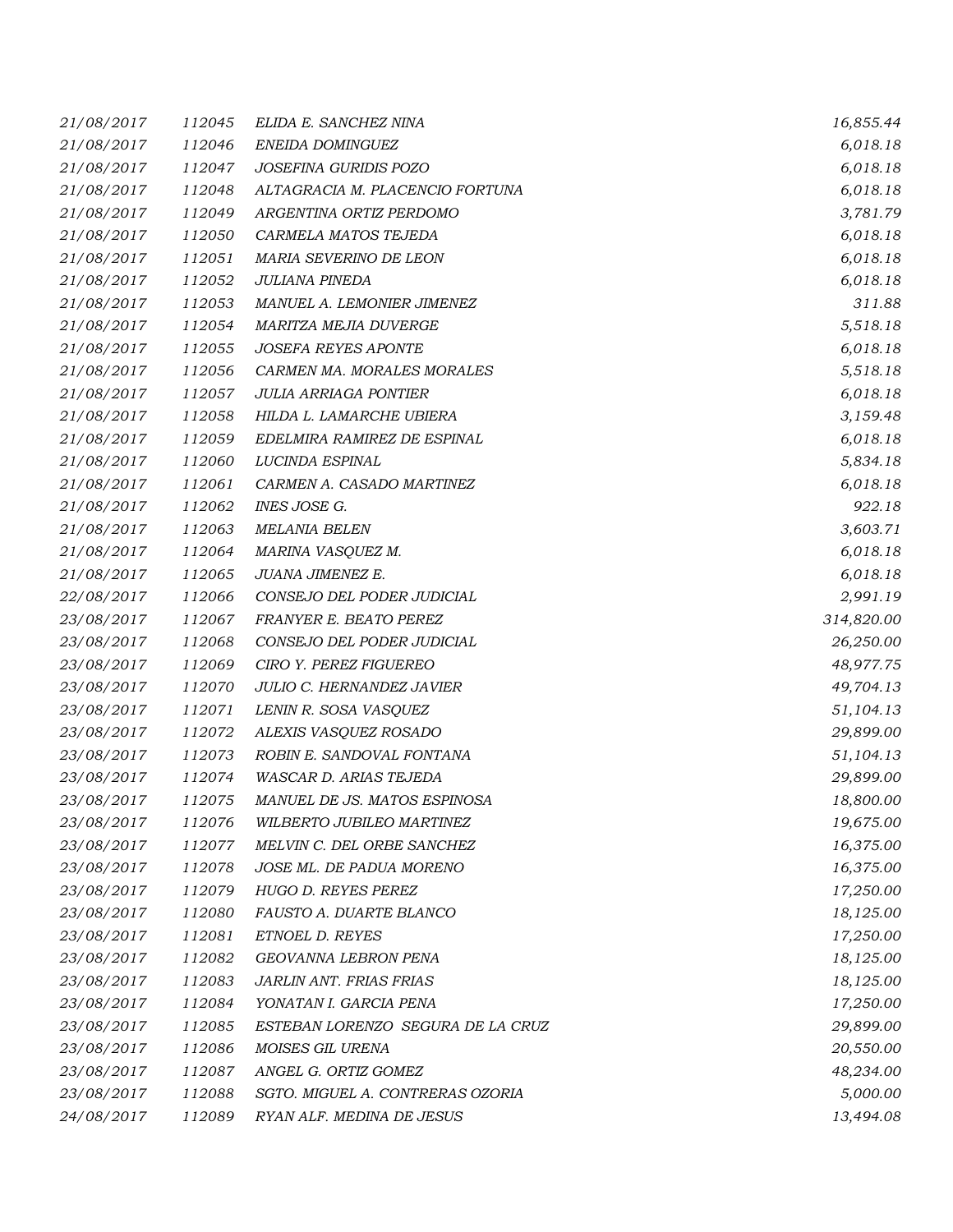| 24/08/2017 | 112090 | SAMUEL E. SOTO                  | 23,034.14 |
|------------|--------|---------------------------------|-----------|
| 24/08/2017 | 112091 | ARISENNI MONTERO MENDEZ         | 16,562.24 |
| 24/08/2017 | 112092 | YISEL E. DE LEON RODRIGUEZ      | 88,823.23 |
| 24/08/2017 | 112093 | EMMANUEL D. MATOS PERDOMO       | 88,823.23 |
| 24/08/2017 | 112094 | CLAUDIA L. GUTIERREZ SANTANA    | 40,567.81 |
| 24/08/2017 | 112095 | MIGUELINA I. VALDEZ GONZALEZ    | 81,744.53 |
| 24/08/2017 | 112096 | MILDRED L. FLORES ISAMBERT      | 13,248.00 |
| 24/08/2017 | 112097 | <b>JENNIFER FORTUNA REYES</b>   | 18,192.00 |
| 24/08/2017 | 112098 | DIOSKAYRA HENRIQUEZ             | 18,192.00 |
| 24/08/2017 | 112099 | ANEURYS R. RODRIGUEZ PERALTA    | 13,920.00 |
| 24/08/2017 | 112100 | ANGELICA M. GARCIA FERNANDEZ    | 18,192.00 |
| 24/08/2017 | 112101 | RONNY PEREZ LUNA                | 16,920.00 |
| 24/08/2017 | 112102 | YOKAIDYS DE LOS SANTOS MERCEDES | 24,240.00 |
| 24/08/2017 | 112103 | ENMANUEL FELIZ RAMIREZ          | 12,444.00 |
| 24/08/2017 | 112104 | HAROLD A. LEMBERT MERCADO       | 24,240.00 |
| 24/08/2017 | 112105 | JANLET V. SIERRA DE JESUS       | 24,240.00 |
| 24/08/2017 | 112106 | ALVARO J. CAAMANO DIAZ          | 69,794.73 |
| 24/08/2017 | 112107 | RONNY MORA SEPULVERA            | 23,228.80 |
| 24/08/2017 | 112108 | HENRY SEGARRA CATANO            | 27,948.00 |
| 24/08/2017 | 112109 | YASSER N. LIRANZO TAVAREZ       | 61,694.88 |
| 24/08/2017 | 112110 | MONICA A. JIMENEZ LORENZO       | 18,192.00 |
| 24/08/2017 | 112111 | <b>MARIFEL CRUZ PEREZ</b>       | 18,192.00 |
| 24/08/2017 | 112112 | DABERI D. GUZMAN GUERRERO       | 18,192.00 |
| 24/08/2017 | 112113 | NAOMY A. DIPLAN ARIAS           | 26,400.00 |
| 24/08/2017 | 112114 | DIANISIS C. MARTINEZ MARTINEZ   | 16,920.00 |
| 24/08/2017 | 112115 | JOAN A. MENDOZA QUEZADA         | 58,666.79 |
| 24/08/2017 | 112116 | MARIANNY PINA HERNANDEZ         | 39,592.00 |
| 24/08/2017 | 112117 | <b>HECTOR E. ACEVEDO</b>        | 20,325.20 |
| 24/08/2017 | 112118 | SHARLENNI ORTIZ DE LA ROSA      | 18,192.00 |
| 24/08/2017 | 112119 | NEREYDA J. MORALES ESPINAL      | 18,192.00 |
| 24/08/2017 | 112120 | JULIA R. VENTURA SANTOS         | 17,100.00 |
| 24/08/2017 | 112121 | PAOLA I. RUIZ GARCIA            | 20,865.60 |
| 24/08/2017 | 112122 | MADELINE PEÑA AYALA             | 18,192.00 |
| 24/08/2017 | 112123 | ROSA Y. CASTILLO GABOT          | 20,376.00 |
| 24/08/2017 | 112124 | ROSA KELLY DE METIVIER          | 31,037.69 |
| 24/08/2017 | 112125 | LAURA M. MONTERO LARA           | 50,880.39 |
| 24/08/2017 | 112126 | ANA I. JIMENEZ DIAZ             | 18,192.00 |
| 24/08/2017 | 112127 | KATHERINE CEDENO DE JIMENEZ     | 18,192.00 |
| 24/08/2017 | 112128 | MARIA Y. CONTRERAS MATEO        | 13,248.00 |
| 24/08/2017 | 112129 | ELISA C. ASUNCION ROMERO        | 13,248.00 |
| 24/08/2017 | 112130 | STEFANY P. GARCIA JEREZ         | 20,376.00 |
| 24/08/2017 | 112131 | KATHERINE S. CARRENO GONZALEZ   | 17,100.00 |
| 24/08/2017 | 112132 | <b>ISAMAR ZORRILLA CESPEDES</b> | 13,248.00 |
| 24/08/2017 | 112133 | MARIA DEL C. FLORENTINO CARO    | 17,100.00 |
| 24/08/2017 | 112134 | MAXIMO E. FLORIAN TERRERO       | 18,192.00 |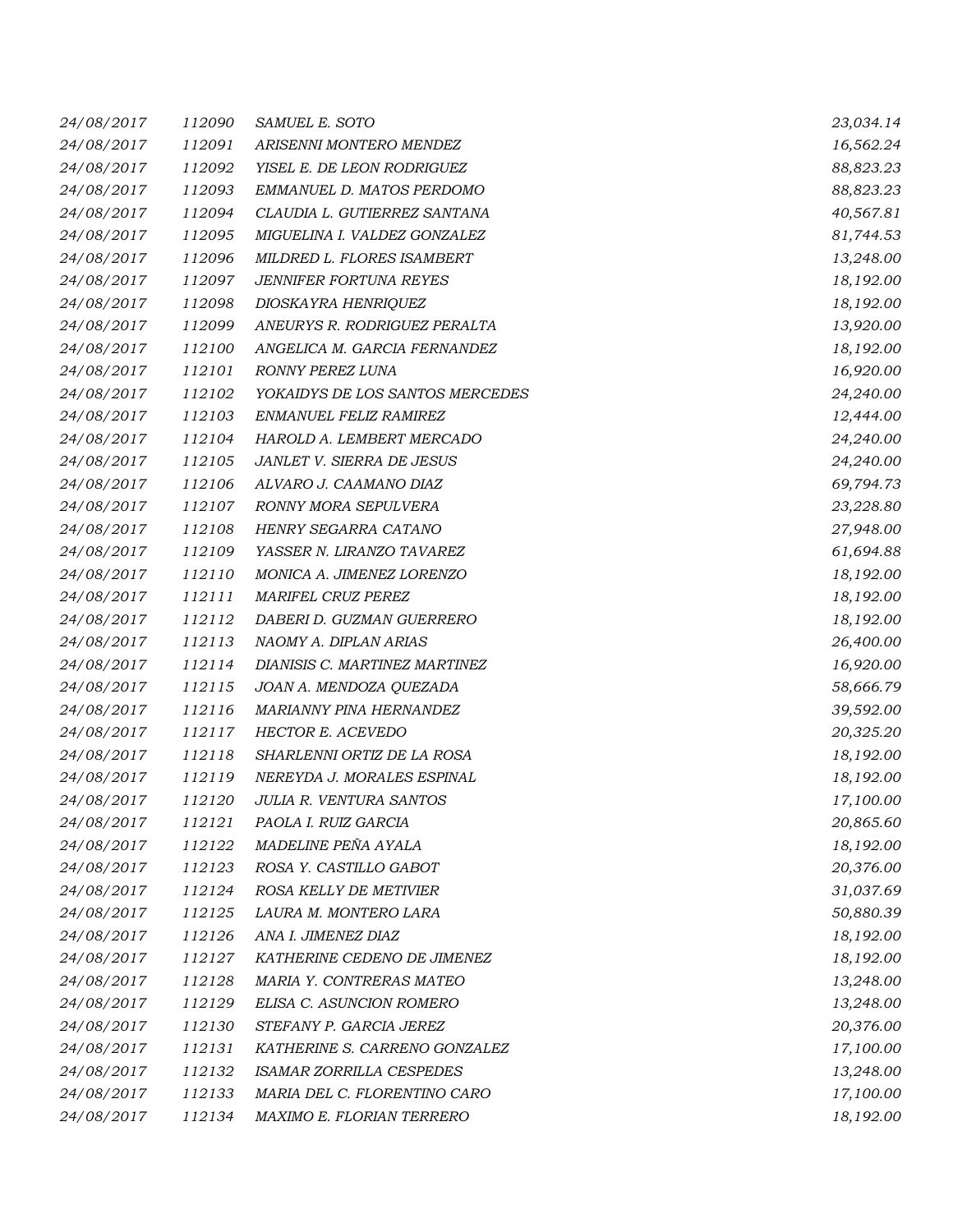| 24/08/2017 | 112135 | DARLIN G. REYES JIMENEZ             | 13,910.40 |
|------------|--------|-------------------------------------|-----------|
| 24/08/2017 | 112136 | PETRONILA ORTIZ ANDUJAR             | 18,192.00 |
| 24/08/2017 | 112137 | INMACULADA RAMIREZ MARTINEZ         | 13,248.00 |
| 24/08/2017 | 112138 | WILLIANS ML. MATOS NUNEZ            | 18,192.00 |
| 24/08/2017 | 112139 | EMMA M. OLIVERO MERCEDES            | 18,192.00 |
| 24/08/2017 | 112140 | CARLA N. AVILA GOMEZ                | 13,248.00 |
| 24/08/2017 | 112141 | YEANNY M. CASTILLO VIDAL            | 15,720.00 |
| 24/08/2017 | 112142 | MARINA CONTRERAS MORALES            | 18,192.00 |
| 24/08/2017 | 112143 | DAYANNY Y. ROSARIO GARCIA           | 20,376.00 |
| 24/08/2017 | 112144 | YISELL MERCEDES SUERO               | 15,720.00 |
| 24/08/2017 | 112145 | ESTHER L. PEREZ FERRERAS            | 15,720.00 |
| 24/08/2017 | 112146 | ANA M. ESPINAL NUNEZ                | 12,444.00 |
| 24/08/2017 | 112147 | WILSON W. LORA FIGUEROA             | 24,240.00 |
| 24/08/2017 | 112148 | HAROLINE M. DISLA ROSARIO           | 49,031.35 |
| 24/08/2017 | 112149 | FENNIFER M. MORALES DE PE           | 0.00      |
| 24/08/2017 | 112150 | CARMEN I. OZUNA FRANCO              | 13,800.00 |
| 24/08/2017 | 112151 | DIANNY J. VERAS DEL ORBE            | 19,342.76 |
| 24/08/2017 | 112152 | SARAY A. FELIZ DACOSTA GOMEZ        | 16,562.24 |
| 24/08/2017 | 112153 | CARLOS J. VASQUEZ TORRES            | 24,240.00 |
| 24/08/2017 | 112154 | ALBERTO ELIZO VERAS                 | 13,110.56 |
| 24/08/2017 | 112155 | NATHALY P. ESPINOSA PARRA           | 20,376.84 |
| 24/08/2017 | 112156 | MISAEL ADAMES SARANTE               | 25,612.80 |
| 24/08/2017 | 112157 | MALVIN A. GOMEZ                     | 20,975.52 |
| 24/08/2017 | 112158 | MENORKA G. CASTILLO CASTILLO        | 16,562.24 |
| 24/08/2017 | 112159 | ESMILDA E. DE LOS SANTOS DE SANTANA | 16,562.24 |
| 24/08/2017 | 112160 | MARLENY M. ESTRELLA BENCOSME        | 26,724.00 |
| 24/08/2017 | 112161 | JOSE A. PERDOMO REYES               | 13,110.56 |
| 24/08/2017 | 112162 | ELIANNY G. MORFE PICHARDO           | 14,661.81 |
| 24/08/2017 | 112163 | YULIAN A. PENA VICIOSO              | 16,562.24 |
| 24/08/2017 | 112164 | KAIRA MARIE NUNEZ RECIO             | 14,661.81 |
| 24/08/2017 | 112165 | KATHERINE M. PENA FERRERAS          | 22,008.00 |
| 24/08/2017 | 112166 | FRANCISCA GRULLART CANTIZANO        | 13,110.56 |
| 24/08/2017 | 112167 | YENIFER P. MARTINEZ HERNANDEZ       | 12,535.28 |
| 24/08/2017 | 112168 | LAURIELLE C. MERCEDES SANTANA       | 28,296.00 |
| 24/08/2017 | 112169 | VERONIKA N. CASTRO ESPINAL          | 34,538.78 |
| 24/08/2017 | 112170 | YEFGENY L. JIMENEZ JIMENEZ          | 40,400.00 |
| 24/08/2017 | 112171 | ROSANNA L. ALBERTO PEREZ            | 14,069.36 |
| 24/08/2017 | 112172 | ALOMDRA V. RODRIGUEZ FORTUNA        | 16,562.24 |
| 24/08/2017 | 112173 | YANEIDI S. RODRIGUEZ HIDALGO        | 16,562.24 |
| 24/08/2017 | 112174 | MIGUEL O. REYES ARVELO              | 13,110.56 |
| 24/08/2017 | 112175 | LUIS A. FELIZ FELIZ                 | 9,917.75  |
| 24/08/2017 | 112176 | MIGUEL A. RAMOS REINOSO             | 14,069.36 |
| 24/08/2017 | 112177 | <b>JESUS M. MARTINEZ PORTES</b>     | 15,883.40 |
| 24/08/2017 | 112178 | ANGEL L. SANCHEZ SANTOS             | 41,208.00 |
| 24/08/2017 | 112179 | DANNY D. RAMOS DE LA ROSA           | 45,379.16 |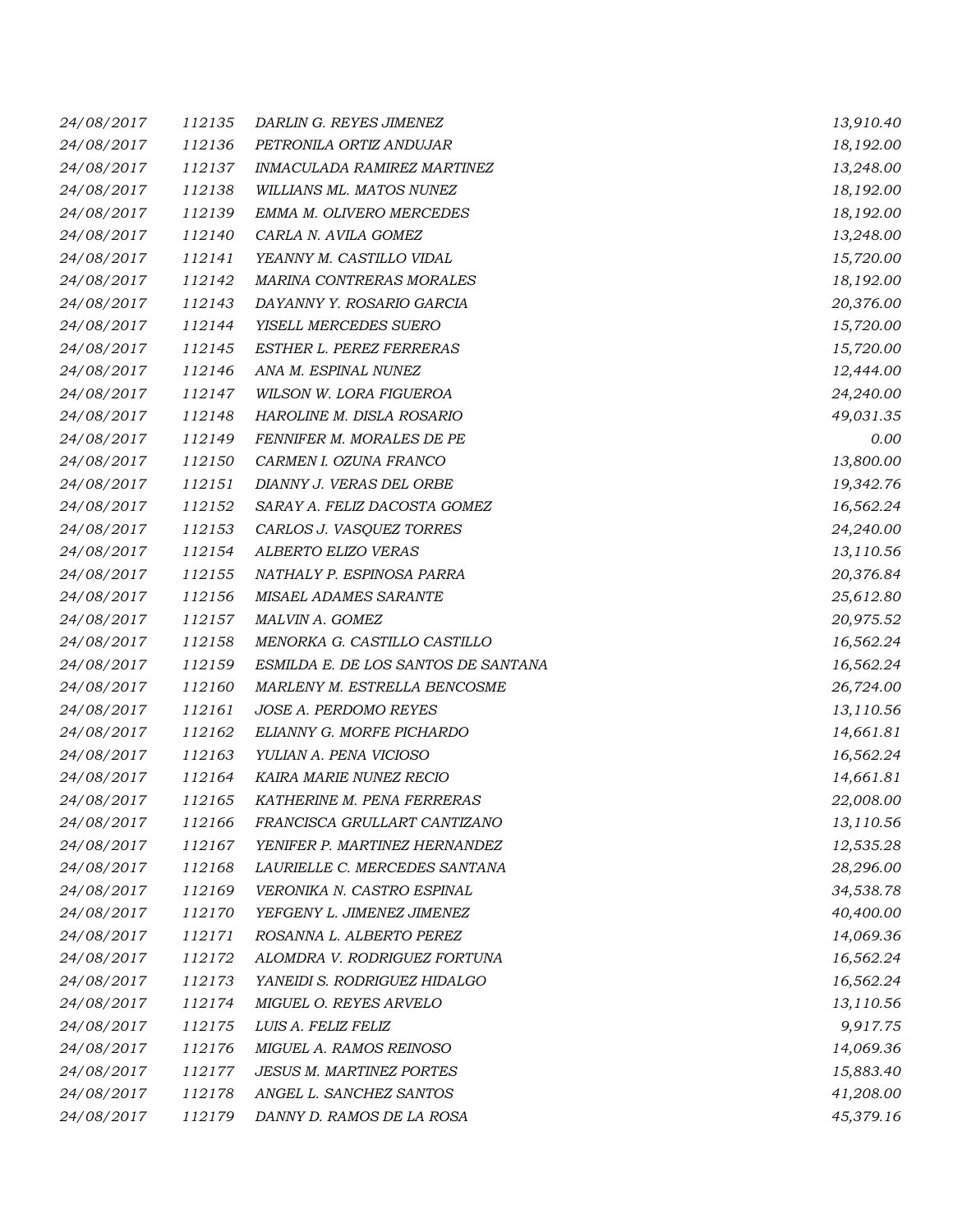| 24/08/2017 | 112180 | ROXANNA I. ANDELIZ ANDELIZ                | 12,535.28  |
|------------|--------|-------------------------------------------|------------|
| 24/08/2017 | 112181 | LUCIA A. CALDERON DE LEONARDO             | 45,379.16  |
| 24/08/2017 | 112182 | LENIN R. VASQUEZ CABRERA                  | 51,259.75  |
| 24/08/2017 | 112183 | ARLINGTON R. PENA PORTORREAL              | 30,691.89  |
| 24/08/2017 | 112184 | ALEXANDER DE JS. BLANCO PILARTE           | 12,535.28  |
| 24/08/2017 | 112185 | PERLA Y. QUIROZ AQUINO                    | 15,581.80  |
| 24/08/2017 | 112186 | EMMANUEL ESPINAL PERALTA                  | 11,768.24  |
| 24/08/2017 | 112187 | EVELIN Y. GONZALEZ SUSAÑA                 | 12,535.28  |
| 24/08/2017 | 112188 | MARIA A. POLANCO AGUASVIVAS               | 16,562.24  |
| 24/08/2017 | 112189 | CLARIANNE DE AZA LAUREANO                 | 15,883.40  |
| 24/08/2017 | 112190 | ERNESTO D. VARGAS GONZALEZ                | 24,302.95  |
| 24/08/2017 | 112191 | STEPHANIE SURIEL POLANCO                  | 11,768.24  |
| 24/08/2017 | 112192 | LUISA M. RINCON GUERRERO                  | 11,001.20  |
| 24/08/2017 | 112193 | BIENVENIDO R. FLORENTINO MARRERO          | 9,917.75   |
| 24/08/2017 | 112194 | LUIS A. FELIX CANDELARIO                  | 16,845.08  |
| 24/08/2017 | 112195 | KELVIN M. ALMONTE ANGELES                 | 9,917.75   |
| 24/08/2017 | 112196 | DARLIN E. HERRERAS EVANGELISTA            | 9,917.75   |
| 24/08/2017 | 112197 | DANILSA N. MARTE SANTOS                   | 20,023.51  |
| 24/08/2017 | 112198 | HECTOR L. PENA SEVERINO                   | 16,214.83  |
| 24/08/2017 | 112199 | ANDRES D. ACEVEDO SANTOS                  | 12,535.28  |
| 24/08/2017 | 112200 | CATALINA JIMENEZ FAMILIA                  | 9,917.75   |
| 24/08/2017 | 112201 | NACOL A. FERNANDEZ SANTANA                | 12,535.28  |
| 24/08/2017 | 112202 | AURIS E. SENA CONSTANZO                   | 17,984.46  |
| 24/08/2017 | 112203 | <i>INSTITUTO DE AUXILIOS Y VIVIENDAS</i>  | 1,275.00   |
| 24/08/2017 | 112204 | CONSEJO DEL PODER JUDICIAL                | 65,249.37  |
| 24/08/2017 | 112205 | CONSEJO DEL PODER JUDICIAL                | 24,216.67  |
| 24/08/2017 | 112206 | FONDO DE PENSIONES Y JUBILACIONES         | 48,433.31  |
| 24/08/2017 | 112207 | JENNIFER M. MORALES DE PE                 | 0.00       |
| 24/08/2017 | 112208 | JENNIFER M. MORALES LA PE                 | 25,370.41  |
| 25/08/2017 | 112209 | LIGIA ALT. BATISTA SUSANA                 | 47,111.27  |
| 25/08/2017 | 112210 | KATHIA R. NUNEZ VENTURA                   | 33,650.91  |
| 25/08/2017 | 112211 | LAURA I. ROA PAREDES                      | 22,433.94  |
| 25/08/2017 | 112212 | <b>JENNY A. MARTINEZ RIVERA</b>           | 13,460.36  |
| 25/08/2017 | 112213 | ESMIRNA ANT. ORTEGA VENTURA               | 20,190.55  |
| 25/08/2017 | 112214 | MARTHA M. I. JAVIER CEDANO DE ENCARNACION | 44,867.88  |
| 25/08/2017 | 112215 | MIGUEL A. BAEZ PAYANO                     | 53,460.00  |
| 25/08/2017 | 112216 | VIRGINIA L. LIBURD MEDINA                 | 26,920.73  |
| 25/08/2017 | 112217 | CONSEJO DEL PODER JUDICIAL                | 10,870.00  |
| 25/08/2017 | 112218 | CONSEJO DEL PODER JUDICIAL                | 3,063.00   |
| 25/08/2017 | 112219 | <b>INSTITUTO DE AUXILIOS Y VIVIENDAS</b>  | 175.00     |
| 25/08/2017 | 112220 | FONDO DE PENSIONES Y JUBILACIONES         | 95,941.72  |
| 25/08/2017 | 112221 | CONSEJO DEL PODER JUDICIAL                | 76,946.00  |
| 25/08/2017 | 112222 | COOPNASEJU                                | 71,906.00  |
| 25/08/2017 | 112223 | COOPNASEJU                                | 114,859.08 |
| 25/08/2017 | 112224 | CONSEJO DEL PODER JUDICIAL                | 875.00     |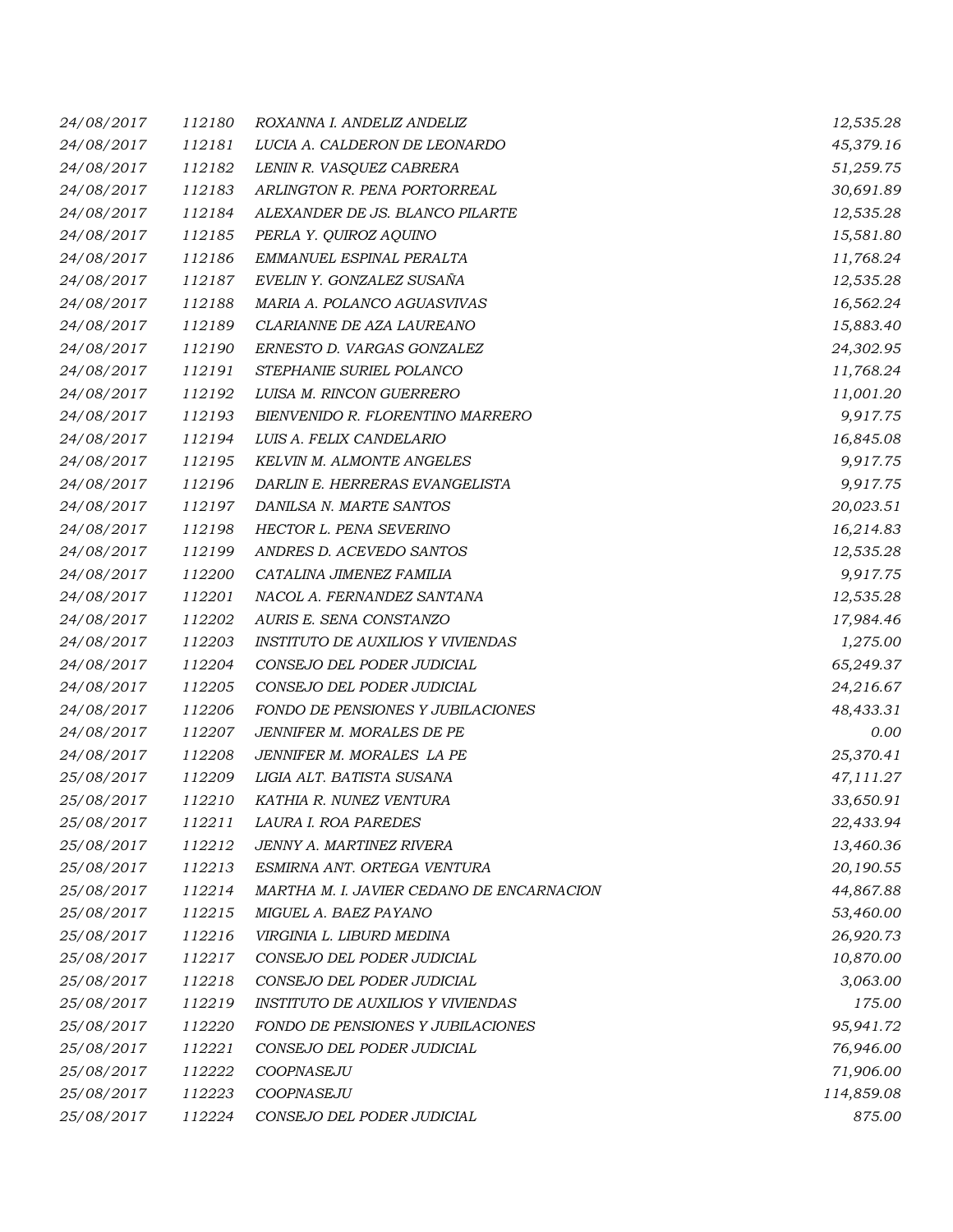| 25/08/2017 | 112225 | KAREN G. CASTILLO CASTILLO               | 58,328.24     |
|------------|--------|------------------------------------------|---------------|
| 29/08/2017 | 112226 | ALEXANDRA REYES CUSTODIO                 | 0.00          |
| 29/08/2017 | 112227 | JENNY A. MARTINEZ RIVERA                 | 2,243.39      |
| 29/08/2017 | 112228 | KENTY M. NUESI DE TRINIDAD               | 31,407.52     |
| 29/08/2017 | 112229 | ILKA MA. MENDEZ SOSA                     | 2,243.39      |
| 29/08/2017 | 112230 | KATHIA R. NUNEZ VENTURA                  | 13,460.36     |
| 29/08/2017 | 112231 | ALEXANDRA REYES CUSTODIO                 | 6,730.18      |
| 29/08/2017 | 112232 | INSTITUTO NACIONAL DE LA VIVIENDA        | 366.95        |
| 29/08/2017 | 112233 | DOMINGA REYNOSO MOLINA                   | 2,000.00      |
| 29/08/2017 | 112234 | EMMACULADA N. DEL ORBE PEREZ             | 4,000.00      |
| 29/08/2017 | 112235 | YAHAIRA ALT. RAMOS QUEZADA               | 3,000.00      |
| 29/08/2017 | 112236 | YANIA MARMOL PUELLO                      | 2,000.00      |
| 29/08/2017 | 112237 | JOHANNA MARTINEZ BATISTA                 | 2,000.00      |
| 29/08/2017 | 112238 | JOSEFINA MERCEDES REYES ESPINAL          | 3,000.00      |
| 29/08/2017 | 112239 | INSTITUTO DE AUXILIOS Y VIVIENDA         | 1,873.69      |
| 29/08/2017 | 112240 | FUNDACION DE CREDITO EDUCATIVO           | 467,464.16    |
| 29/08/2017 | 112241 | CONSEJO DEL PODER JUDICIAL               | 32,463.72     |
| 29/08/2017 | 112242 | CONSEJO DEL PODER JUDICIAL               | 5,000.00      |
| 29/08/2017 | 112243 | CARLOS ML. MENDEZ L.                     | 7,200.00      |
| 29/08/2017 | 112244 | AURA MARIA YBELICE MERCEDES              | 2,000.00      |
| 29/08/2017 | 112245 | LISSET MARIBEL HERNANDEZ PENA            | 6,000.00      |
| 29/08/2017 | 112246 | NURYS LANDA VALDEZ SANCHEZ               | 2,500.00      |
| 29/08/2017 | 112247 | CONSEJO DEL PODER JUDICIAL               | 3,111.00      |
| 29/08/2017 | 112248 | ESCUELA NACIONAL DE LA JUDICATURA        | 16,095.00     |
| 29/08/2017 | 112249 | CONSEJO DEL PODER JUDICIAL               | 4,077.26      |
| 29/08/2017 | 112250 | CONSEJO DEL PODER JUDICIAL               | 107,856.35    |
| 29/08/2017 | 112251 | DULCE MARIA AQUINO GONZALEZ              | 3,600.00      |
| 29/08/2017 | 112252 | NAZARET ALMONTE SUAREZ                   | 7,500.00      |
| 29/08/2017 | 112253 | <b>INSTITUTO DE AUXILIOS Y VIVIENDAS</b> | 160,225.00    |
| 29/08/2017 | 112254 | <b>MAILENY RICHIEZ</b>                   | 3,500.00      |
| 29/08/2017 | 112255 | CONSEJO DEL PODER JUDICIAL               | 2,535.39      |
| 29/08/2017 | 112256 | FAVIANA L. MATOS MATOS                   | 2,000.00      |
| 29/08/2017 | 112257 | CONSEJO DEL PODER JUDICIAL               | 703.34        |
| 29/08/2017 | 112258 | <b>WENDY VALERIO DE PARKER</b>           | 5,800.00      |
| 29/08/2017 | 112259 | LAURIDISY SANCHEZ ORTIZ                  | 10,000.00     |
| 29/08/2017 | 112260 | NOHEMI E. FELIZ URBAEZ                   | 6,500.00      |
| 29/08/2017 | 112261 | ANGELITA ROSARIO MONTES DE OCA           | 4,000.00      |
| 29/08/2017 | 112262 | CONSEJO DEL PODER JUDICIAL               | 2,666.67      |
| 29/08/2017 | 112263 | CONSEJO DEL PODER JUDICIAL               | 21,782.68     |
| 29/08/2017 | 112264 | CONSEJO DEL PODER JUDICIAL               | 7,468.75      |
| 29/08/2017 | 112265 | CONSEJO DEL PODER JUDICIAL               | 4,433.94      |
| 29/08/2017 | 112266 | FONDO DE PENSIONES Y JUBILACIONES        | 11,187,731.93 |
| 29/08/2017 | 112267 | COLECTOR DE IMPUESTOS INTERNOS           | 3,225.15      |
| 29/08/2017 | 112268 | COLECTOR DE IMPUESTOS INTERNOS           | 3,209.47      |
| 29/08/2017 | 112269 | LIGIA ALT. BATISTA SUSANA                | 24,677.33     |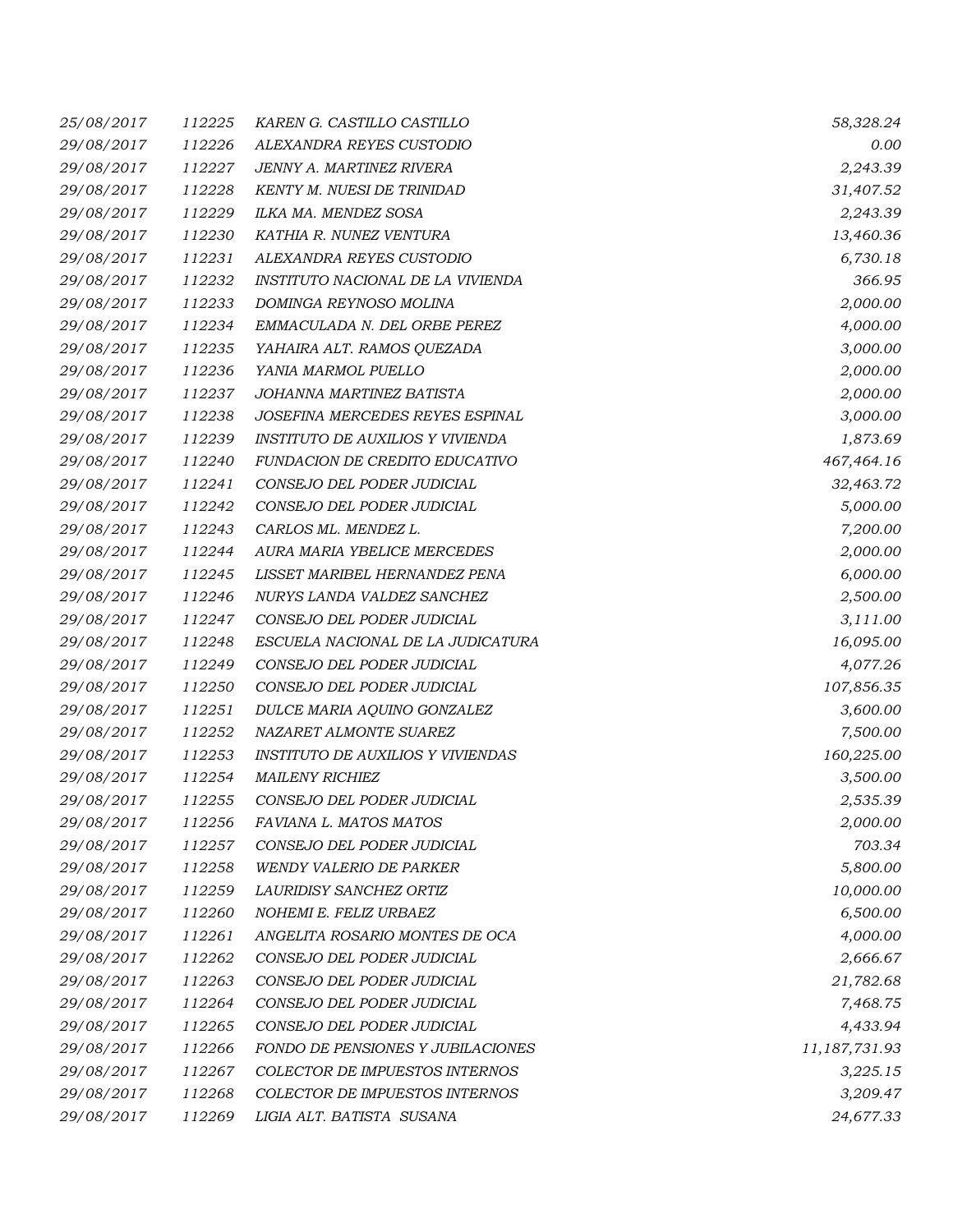| 29/08/2017 | 112270 | MIGUEL A. BAEZ PAYANO            | 26,730.00 |
|------------|--------|----------------------------------|-----------|
| 30/08/2017 | 112271 | YADIRA V. MATOS SOTO             | 40,969.87 |
| 30/08/2017 | 112272 | AMABEL A. RICART ASTACIO         | 41,071.03 |
| 30/08/2017 | 112273 | YERMANA G. OZUNA ROSSO           | 41,071.03 |
| 30/08/2017 | 112274 | LEYLA P. PEREZ BATISTA           | 19,728.00 |
| 30/08/2017 | 112275 | ANTONIO DE LA CRUZ MEJIA         | 14,011.83 |
| 30/08/2017 | 112276 | ARISTOMEDES JOSE RAMOS           | 11,199.60 |
| 30/08/2017 | 112277 | DAVID ANT. GARCIA TIFA           | 11,199.60 |
| 30/08/2017 | 112278 | JEFFREY A. HERRERA               | 11,199.60 |
| 30/08/2017 | 112279 | DEYSI M. DE JESUS HERNANDEZ      | 8,296.00  |
| 30/08/2017 | 112280 | ANA S. TERRERO GARO              | 8,296.00  |
| 30/08/2017 | 112281 | FRANK ANT. SUERO PEÑA            | 8,296.00  |
| 30/08/2017 | 112282 | <b>JESSICA CRUZ JIMENEZ</b>      | 8,296.00  |
| 30/08/2017 | 112283 | PURA ALT. GERMAN                 | 9,955.20  |
| 30/08/2017 | 112284 | BELQUIS ANT. GUZMAN MARTINEZ     | 9,955.20  |
| 30/08/2017 | 112285 | JOSE L. SANTANA SANTANA          | 9,955.20  |
| 30/08/2017 | 112286 | ESTHER MA. RODRIGUEZ GUZMAN      | 9,955.20  |
| 30/08/2017 | 112287 | ROSMERY L. ORTIZ HERNANDEZ       | 9,955.20  |
| 30/08/2017 | 112288 | SANTA PEÑA ORTEGA                | 9,955.20  |
| 30/08/2017 | 112289 | ANA MOSQUEA JIMENEZ              | 9,955.20  |
| 30/08/2017 | 112290 | SOFIA JIMENEZ                    | 9,955.20  |
| 30/08/2017 | 112291 | MARIA E. MERCEDES PEÑA           | 9,955.20  |
| 30/08/2017 | 112292 | ANA ANT. ORTEGA RODRIGUEZ        | 9,955.20  |
| 30/08/2017 | 112293 | <b>IVONNE M. DEL MONTE PEREZ</b> | 9,955.20  |
| 30/08/2017 | 112294 | LIBANESA BERROA                  | 9,955.20  |
| 30/08/2017 | 112295 | AMARILIS HERNANDEZ REYNOSO       | 8,296.00  |
| 30/08/2017 | 112296 | <b>COLPELKIN JAIME REYES</b>     | 42,328.00 |
| 30/08/2017 | 112297 | VICENTE MERAN MERAN              | 29,896.00 |
| 30/08/2017 | 112298 | <b>MARITZA PAULINO</b>           | 9,955.20  |
| 30/08/2017 | 112299 | ROSA LOPEZ MARTINEZ              | 9,955.20  |
| 30/08/2017 | 112300 | LUIS R. SANCHEZ DE LA CRUZ       | 14,557.71 |
| 30/08/2017 | 112301 | LEYSA V. GUIRADO SANCHEZ         | 23,197.13 |
| 30/08/2017 | 112302 | MARTINA VASQUEZ SANTANA          | 9,955.20  |
| 30/08/2017 | 112303 | FIOR PERALTA MOYA                | 9,955.20  |
| 30/08/2017 | 112304 | COLASA SANCHEZ VICENTE           | 9,955.20  |
| 30/08/2017 | 112305 | FERNANDA GOMEZ MARTINEZ          | 9,955.20  |
| 30/08/2017 | 112306 | AMINTA R. GONZALEZ GIL           | 9,955.20  |
| 30/08/2017 | 112307 | ANDREA DEL C. REYES              | 9,955.20  |
| 30/08/2017 | 112308 | CELESTINA M. UREÑA JOHNSON       | 9,955.20  |
| 30/08/2017 | 112309 | SALOMON CORDERO                  | 9,955.20  |
| 30/08/2017 | 112310 | PEDRO MANZUETA                   | 9,955.20  |
| 30/08/2017 | 112311 | YOLANDA DE LOS SANTOS            | 9,955.20  |
| 30/08/2017 | 112312 | <b>IVELISSE M. BEATO ABREU</b>   | 9,955.20  |
| 30/08/2017 | 112313 | RAMONA HERNANDEZ VILLAR          | 9,955.20  |
| 30/08/2017 | 112314 | ISABEL ARBOLEDA FELIZ            | 9,955.20  |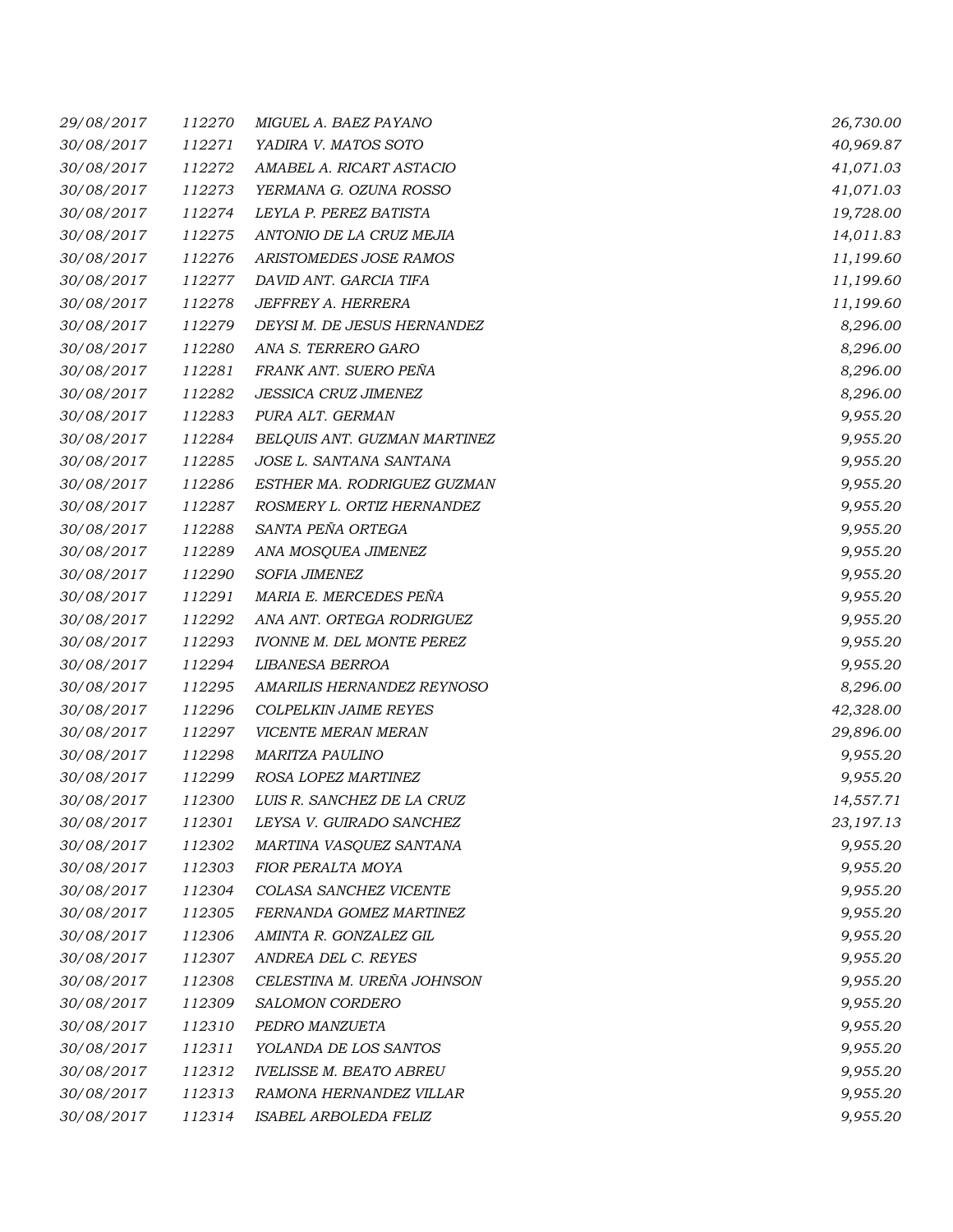| 30/08/2017 | 112315 | <b>MARIANA GONZALEZ</b>            | 9,955.20  |
|------------|--------|------------------------------------|-----------|
| 30/08/2017 | 112316 | <b>IVELISSE ALT. ARROYO ARROYO</b> | 9,955.20  |
| 30/08/2017 | 112317 | PENELOPE BOURDIERD ALVARADO        | 29,088.00 |
| 30/08/2017 | 112318 | STIVEN B. MARTINEZ SANTANA         | 18,204.00 |
| 30/08/2017 | 112319 | GABRIELA C. GRULLON GUZMAN         | 16,562.24 |
| 30/08/2017 | 112320 | <b>IVAN J. SANTANA DUVAL</b>       | 16,562.24 |
| 30/08/2017 | 112321 | MANUEL ANT. LOMBERT LEDESMA        | 16,562.24 |
| 30/08/2017 | 112322 | SHERELYN Y. CHALAS LARA            | 30,937.85 |
| 30/08/2017 | 112323 | LUCIA SEVERINO                     | 54,911.65 |
| 30/08/2017 | 112324 | SINDY M. MARTINEZ DE LEON          | 33,936.00 |
| 30/08/2017 | 112325 | FERNANDO A. DIAZ CRUZ              | 11,312.00 |
| 30/08/2017 | 112326 | MARIA S. DIAZ ALMONTE              | 8,080.00  |
| 30/08/2017 | 112327 | ETEFANA DE LOS SANTOS REYNOSO      | 8,080.00  |
| 30/08/2017 | 112328 | FREILYN J. CABRERA CHAVEZ          | 34,104.00 |
| 30/08/2017 | 112329 | <b>BIANKA M. ALMONTE PEARSON</b>   | 21,452.00 |
| 30/08/2017 | 112330 | GLORYREINA P. NUÑEZ RODRIGUEZ      | 22,532.00 |
| 30/08/2017 | 112331 | CHRISTOPHER GATON ESTRELLA         | 23,056.00 |
| 30/08/2017 | 112332 | AMELFI F. MINAYA PAULINO           | 15,720.00 |
| 30/08/2017 | 112333 | LIAN E. SANCHEZ CONCEPCION         | 16,244.00 |
| 30/08/2017 | 112334 | WILMA M. CEBALLOS CRUZ             | 21,452.00 |
| 30/08/2017 | 112335 | LAURA MA. VENTURA VASQUEZ          | 21,452.00 |
| 30/08/2017 | 112336 | DARMA FCA. DE LOS SANTOS AYBAR     | 15,699.32 |
| 30/08/2017 | 112337 | MIRIAM GARCIA DE CAMACHO           | 16,244.00 |
| 30/08/2017 | 112338 | LORENZO A. REYNOSO ENCARNACION     | 35,856.00 |
| 30/08/2017 | 112339 | CLARITZA J. RODRIGUEZ GOMEZ        | 15,466.01 |
| 30/08/2017 | 112340 | JUAN L. RODRIGUEZ PIMENTEL         | 14,519.99 |
| 30/08/2017 | 112341 | KARINA MDES. PERALTA PERALTA       | 13,563.43 |
| 30/08/2017 | 112342 | FRANKLIN R. PAULINO FAMILIA        | 12,237.73 |
| 30/08/2017 | 112343 | SOL FCA. VIZCAINO ARIAS            | 33,648.00 |
| 30/08/2017 | 112344 | ANEL NUÑEZ RODRIGUEZ               | 16,464.00 |
| 30/08/2017 | 112345 | REUDIS M MUÑOZ REYNOSO             | 18,864.00 |
| 30/08/2017 | 112346 | ARGENIS GUILLEN HERNANDEZ          | 19,237.29 |
| 30/08/2017 | 112347 | GINETTE M. WILLIAMS DE LA CRUZ     | 17,712.00 |
| 30/08/2017 | 112348 | ZADIG S. APONTES SANTANA           | 15,252.00 |
| 30/08/2017 | 112349 | CRISPATRI SANTANA JIMENEZ          | 17,712.00 |
| 30/08/2017 | 112350 | LAURA P. SANTANA UBIERA            | 40,400.00 |
| 30/08/2017 | 112351 | FRESA J. PIMENTEL SANTOS           | 38,784.00 |
| 30/08/2017 | 112352 | MIRIAM CASTRO CONTRERAS            | 28,280.00 |
| 30/08/2017 | 112353 | NAYARA R. PEREZ SOTO               | 34,340.00 |
| 30/08/2017 | 112354 | STALYN A. REYES BETANCES           | 32,254.60 |
| 30/08/2017 | 112355 | SANTA C. DE LOS SANTOS GUZMAN      | 17,402.79 |
| 30/08/2017 | 112356 | LILIVETTE M. JORGE VALENCIA        | 20,023.51 |
| 30/08/2017 | 112357 | KATHERINE Y. MEDINA JIMENEZ        | 23,016.00 |
| 30/08/2017 | 112358 | MIGUEL ANT. CASTILLO BERROA        | 19,388.00 |
| 30/08/2017 | 112359 | INSTITUTO DE AUXILIOS Y VIVIENDAS  | 400.00    |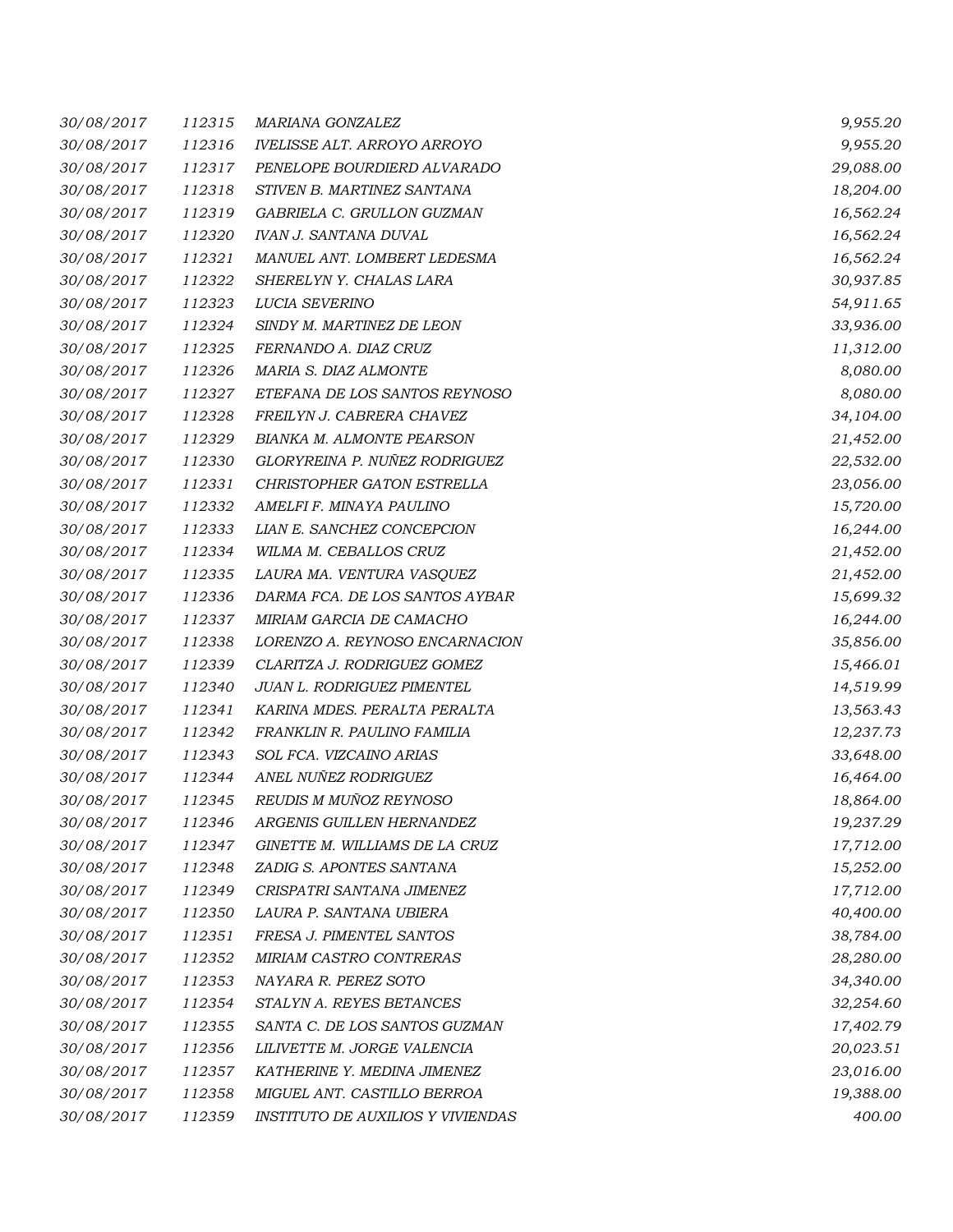| 30/08/2017 | 112360 | FONDO DE PENSIONES Y JUBILACIONES | 12,476.43     |
|------------|--------|-----------------------------------|---------------|
| 30/08/2017 | 112361 | CONSEJO DEL PODER JUDICIAL        | 6,238.22      |
| 30/08/2017 | 112362 | RASO JHON K. FLORES HERRERA       | 8,000.00      |
| 30/08/2017 | 112363 | COLECTOR DE IMPUESTOS INTERNOS    | 567.67        |
| 30/08/2017 | 112364 | FONDO DE PENSIONES Y JUBILACIONES | 19,799,648.59 |
| 30/08/2017 | 112365 | GISELA SEGURA ROJAS               | 13,266.61     |
| 30/08/2017 | 112366 | <b>IDELZY M. MONCION</b>          | 20,567.00     |
| 30/08/2017 | 112367 | ROMERO ENCARNACION JOSEPH         | 5,388.43      |
| 30/08/2017 | 112368 | YULEISY M. FRANCO RODRIGUEZ       | 21,081.80     |
| 30/08/2017 | 112369 | DENNY E. PINEDA DIAZ              | 10,372.95     |
| 30/08/2017 | 112370 | COOPNASEJU                        | 18,582.06     |
| 31/08/2017 | 112371 | CARMENNELIA BELTRE DIAZ           | 19,692.48     |
| 31/08/2017 | 112372 | ALAN R. ENCARNACION RAMON         | 6,104.23      |
| 31/08/2017 | 112373 | ORLANDO J. BELTRE SERRANO         | 1,109.87      |
| 31/08/2017 | 112374 | DIOMARIS MORENO VALDEZ            | 4,464.80      |
| 31/08/2017 | 112375 | CANDIDA OLIVO                     | 65,262.27     |
| 31/08/2017 | 112376 | ROSA MA. PAREDES CALCAÑO          | 44,867.80     |
| 31/08/2017 | 112377 | MERY C. MATTA HILARIO             | 57,104.50     |
| 31/08/2017 | 112378 | BERTA G. DE LOS M. GOMEZ GIL      | 147,866.37    |
| 31/08/2017 | 112379 | FRANCIA Y. CLASE CLASE            | 29,612.75     |
| 31/08/2017 | 112380 | OMAR CEPEDA GRULLON               | 19,427.36     |
| 31/08/2017 | 112381 | JORKY J. RODRIGUEZ GONZALEZ       | 1,109.87      |
| 31/08/2017 | 112382 | EDUARDO R. ESPINAL RODRIGUEZ      | 1,109.87      |
| 31/08/2017 | 112383 | MIGUELINA CRUZ PERALTA            | 26,914.15     |
| 31/08/2017 | 112384 | ILCANIA Y. CABRERA CABRERA        | 7,735.55      |
| 31/08/2017 | 112385 | ANNY Z. MIRANDA PEÑA              | 12,236.67     |
| 31/08/2017 | 112386 | JUAN ANT. REYES UREÑA             | 57,104.50     |
| 31/08/2017 | 112387 | LUIS N. GOMEZ GIL                 | 29,612.75     |
| 31/08/2017 | 112388 | ELIZABETH MARTE LIRIO             | 34,214.40     |
| 31/08/2017 | 112389 | RAFAEL A. GARCIA                  | 2,692.07      |
| 31/08/2017 | 112390 | LORENZO A. VARGAS CRUZ            | 10,756.80     |
| 31/08/2017 | 112391 | ANA R. DE LEON GUZMAN             | 34,214.40     |
| 31/08/2017 | 112392 | CESAR E. CABRAL ORTIZ             | 2,692.07      |
| 31/08/2017 | 112393 | ROSA M. ALMONTE FRANCISCO         | 34,214.40     |
| 31/08/2017 | 112394 | FRANCISCO ALB. ANTIGUA PORTUHONDO | 34,214.40     |
| 31/08/2017 | 112395 | GRISELDA R. SALAZAR TAVERAS       | 29,618.06     |
| 31/08/2017 | 112396 | CAROLYN D. BONILLA ESPINO         | 4,922.61      |
| 31/08/2017 | 112397 | ADALGISA M. TEJADA DE AZA         | 214,812.00    |
| 31/08/2017 | 112398 | JOSEFINA COMPRES SANTANA          | 2,692.07      |
| 31/08/2017 | 112399 | JOSE F. THEN REINOSO              | 120,769.94    |
| 31/08/2017 | 112400 | CARMEN M. ALONZO MARTE            | 180,597.60    |
| 31/08/2017 | 112401 | FRANCISCO TORRES DE LA CRUZ       | 97,200.00     |
| 31/08/2017 | 112402 | MAYRA J. DE LA CRUZ LORA          | 100,503.89    |
| 31/08/2017 | 112403 | AMARILIS GRULLON REYNOSO          | 4,830.47      |
| 31/08/2017 | 112404 | JOSELYN A. MATEO SALCIE           | 10,756.80     |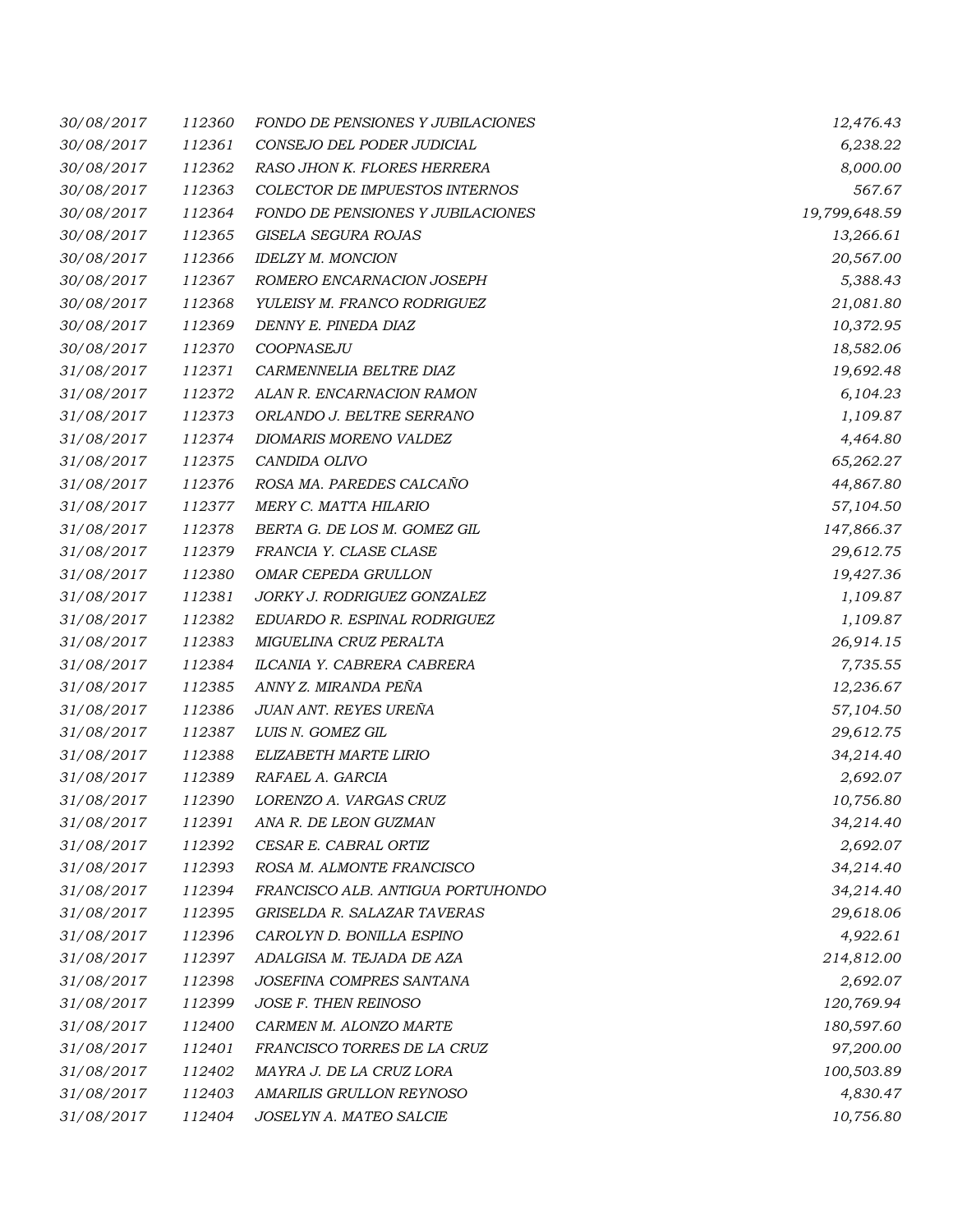| 31/08/2017 | 112405 | JAVIERCA ANT. GOMEZ              | 191,289.60   |
|------------|--------|----------------------------------|--------------|
| 31/08/2017 | 112406 | JACKELINE DE JS. TORIBIO FORTUNA | 32,304.84    |
| 31/08/2017 | 112407 | ALEYDA FRANCO TEJADA             | 64,609.67    |
| 31/08/2017 | 112408 | RAMON ALB. ROMANO CONTRERAS      | 56,533.47    |
| 31/08/2017 | 112409 | WANDA Y. VARGAS PERALTA          | 15,598.75    |
| 31/08/2017 | 112410 | EVELYN G. GARCIA VALDEZ          | 7,735.55     |
| 31/08/2017 | 112411 | SANTO A. CASILLA BAUTISTA        | 1,109.87     |
| 31/08/2017 | 112412 | VICTOR M. MOREL CARREÑO          | 1,109.87     |
| 31/08/2017 | 112413 | ANDRES DIAZ DEL ROSARIO          | 2,692.07     |
| 31/08/2017 | 112414 | DOMINGO ANT. GUERRERO CALDERON   | 23,779.95    |
| 31/08/2017 | 112415 | ARANIBAL MANZANO ZAPATA          | 29,612.77    |
| 31/08/2017 | 112416 | EUGENIA A. MEDINA RODRIGUEZ      | 6,893.58     |
| 31/08/2017 | 112417 | ROSSEMARY HENRIQUEZ LEYBA        | 9,103.74     |
| 31/08/2017 | 112418 | MARIA E. ESTEVEZ MEJIA           | 97,200.00    |
| 31/08/2017 | 112419 | ROSA E. ALMONTE R. DE VENTURA    | 16,233.99    |
| 31/08/2017 | 112420 | HECTOR F. MARTINEZ               | 8,076.21     |
| 31/08/2017 | 112421 | REGINA SANCHEZ TORIBIO           | 4,078.89     |
| 31/08/2017 | 112422 | ABRAHAM GARCIA                   | 16,152.42    |
| 31/08/2017 | 112423 | ALAN R. ENCARNACION RAMON        | 6,104.23     |
| 31/08/2017 | 112424 | ALEXANDRA REYES CUSTODIO         | 6,730.18     |
| 31/08/2017 | 112425 | JENNY A. MARTINEZ RIVERA         | 2,243.39     |
| 31/08/2017 | 112426 | KATHIA R. NUNEZ VENTURA          | 2,243.39     |
| 31/08/2017 | 112427 | LAURA I. ROA PAREDES             | 31,407.52    |
| 31/08/2017 | 112428 | EDWARD A. GERONIMO SANCHEZ       | 24,677.34    |
| 31/08/2017 | 112429 | MARY C. CASTILLO GERMAN          | 38,137.70    |
| 31/08/2017 | 112430 | BETHANIA DEL C. CONCE POLANCO    | 49,354.67    |
| 31/08/2017 | 112431 | <b>BLAURY LUCIANO FERRERAS</b>   | 47,111.28    |
| 31/08/2017 | 112432 | SIOMARA A. MERCEDES DE LA ROSA   | 6,730.18     |
| 31/08/2017 | 112433 | SHENIA M. ROSADO GENAO           | 6,730.18     |
| 31/08/2017 | 112434 | ARGELIS A. ROJAS ESPINAL         | 6,730.18     |
| 31/08/2017 | 112435 | MABEL M. ELIZABETH DE LA CRUZ B. | 6,730.18     |
| 31/08/2017 | 112436 | ROSAURA GUILLEN MARTE            | 27,259.94    |
| 31/08/2017 | 112437 | ANGELA MA. GUZMAN MEJIA          | 75,095.02    |
| 31/08/2017 | 112438 | JOSE M. ALBERTO GARCIA           | 20,806.00    |
| 31/08/2017 | 112439 | STEPHANY M. GONZALEZ PUJOLS      | 61,213.97    |
| 31/08/2017 | 112440 | ANTONIO M. PANTALEON PANTALEON   | 11,347.04    |
| 31/08/2017 | 112441 | COLECTOR DE IMPUESTOS INTERNOS   | 2,168,443.88 |
| 31/08/2017 | 112442 | LUIS R. URENA PICHARDO           | 5,085.08     |
| 31/08/2017 | 112443 | PEDRO AMADOR GUZMAN              | 7,738.45     |
| 31/08/2017 | 112444 | EVELYN E. JORGE MOSCOSO          | 17,776.16    |
| 31/08/2017 | 112445 | YSIDORA ALVAREZ ARAUJO           | 19,316.38    |
| 31/08/2017 | 112446 | FELICIA A. ANTIGUA PAYANO        | 23,978.88    |
| 31/08/2017 | 112447 | CONSEJO DEL PODER JUDICIAL       | 2,400.00     |
| 31/08/2017 | 112448 | CONSEJO DEL PODER JUDICIAL       | 130,277.99   |
| 31/08/2017 | 112449 | LUIS R. URENA PICHARDO           | 62,220.00    |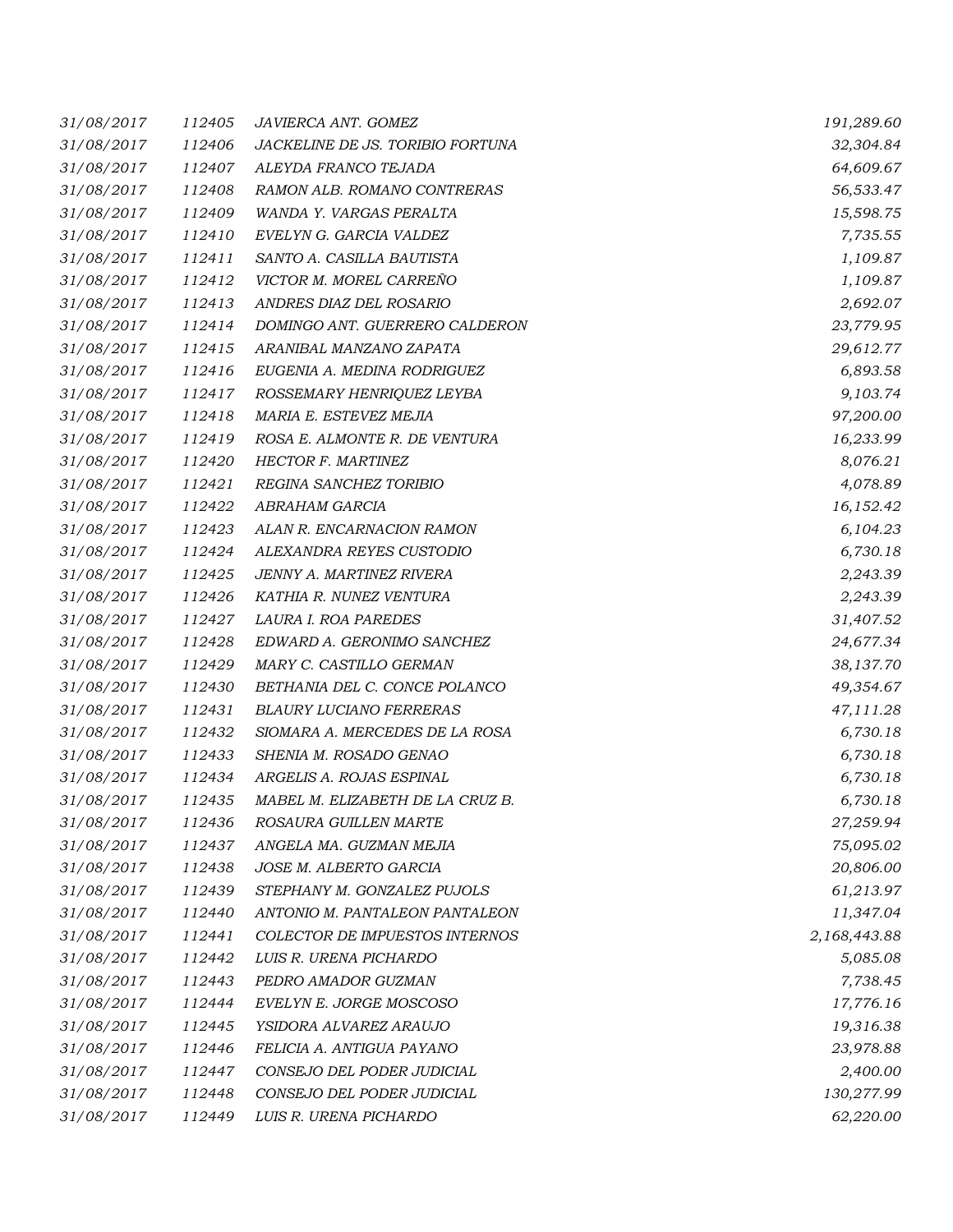|        | TOTAL RD\$                     | 75,107,832.50 |
|--------|--------------------------------|---------------|
| 112454 | COLECTOR DE IMPUESTOS INTERNOS | 25,156,093.45 |
| 112453 | COLECTOR DE IMPUESTOS INTERNOS | 439,700.23    |
| 112452 | YSIDORA ALVAREZ ARAUJO         | 317,804.65    |
| 112451 | EVELYN E. JORGE MOSCOSO        | 187,173.75    |
| 112450 | PEDRO AMADOR GUZMAN            | 144,300.00    |
|        |                                |               |

# *ANEXO 05*

### *RELACION DE TRANSFERENCIAS DEBITOS MES DE AGOSTO 2017*

| <b>FECHA</b>      | NUM. | <b>DESCRIPCION</b>                                       | <b>VALOR RD\$</b> |
|-------------------|------|----------------------------------------------------------|-------------------|
| 02/08/2017        | 758  | TRANSF. DE FONDO PAGO PROP. SUELDOS ASP. A JCES. PAZ     | 105,477.74        |
| 02/08/2017        | 759  | TRANSF. DE FONDO PAGO PROP. SUEL PERS. CIERTO TIEMPO     | 142,703.01        |
| 04/08/2017        | 760  | TRANSF. DE FONDO PAGO GASTOS EDUCATIVO ANO 2016          | 54,680.10         |
| 14/08/2017        | 761  | TRANSF. DE FONDO PAGO PROP. SUELDOS ASP. A JCES. PAZ     | 54,913.75         |
| 17/08/2017        | 762  | TRANSF. DE FONDO PAGO PROP. SUELDOS ASP. A JCES. PAZ     | 15,770.89         |
| 22/08/2017        | 763  | TRANSF. DE FONDO PAGOSUELDO AGOSTO/2017.                 | 3,065,097.02      |
| 22/08/2017        | 764  | TRANSF. DE FONDO PAGO SUELDO AGOSTO/2017.                | 516,394.79        |
| 22/08/2017        | 765  | TRANSF. DE FONDO PAGO SERVICIO MILITAR AGOSTO/2017.      | 7,329,518.06      |
| 22/08/2017        | 766  | TRANSF. DE FONDO PAGO SUELDO AGOSTO/2017.                | 191,609,538.79    |
| 23/08/2017        | 767  | TRANSF. DE FONDO PAGO SERV POLICIAS Y MILITARES.         | 51,700.00         |
| 24/08/2017        | 768  | TRANSF. DE FONDO PAGO REEMB NOM EX-JCES. PENSIONADOS     | 2,329,032.63      |
| 25/08/2017        | 769  | TRANSF. DE FONDO PAGO A COOPNASEJU RET. EMPLEADOS        | 56,134,664.84     |
| 28/08/2017        | 770  | TRANSF. DE FONDO PAGO PROP. SUELDOS ASP. A JCES. PAZ     | 29,026.28         |
| 28/08/2017        | 771  | TRANSF. DE FONDO PAGO PROP. SUELDOS ASP. A JCES. PAZ     | 28,885.13         |
| 29/08/2017        | 772  | TRANSF. DE FONDO A LA CTA. OPERACIONES/RET. SEG. MED.    | 8,498,425.22      |
| <i>29/08/2017</i> | 773  | TRANSF. DE FONDO PAGO PROP. SUELDOS PERS./ CIERTO TIEMPO | 10,785.66         |
| 30/08/2017        | 774  | TRANSF. DE FONDO PAGO SUELDO, DIETA LAB. EXTR. MILITAR   | 12,000.00         |
| 30/08/2017        | 775  | TRANSF. DE FONDO PAGO DE BONO VAC. SEPTIEMBRE 2017       | 21,098,374.91     |
|                   |      | TOTAL RD\$                                               | 291,086,988.82    |

#### *ANEXO 06*

## *RELACION NOTAS DE DEBITOS MES DE AGOSTO 2017*

| <b>FECHA</b> | NUM. | <b>DESCRIPCION</b>                                 | <b>VALOR RD\$</b> |
|--------------|------|----------------------------------------------------|-------------------|
| 31/08/2017   | 182  | CARGOS COMISION DEL 0.15 % DGII AGOSTO AÑO 2017.   | 461,350.77        |
| 31/08/2017   | 183  | CARGOS COMISION CHEOUES CERTIFICADOS AGOSTO/2017.  | 1,400.00          |
| 31/08/2017   | 184  | CARGOS COMISION MANEJO CUENTAS Y RET ESTADO AGO/17 | 295.00            |
| 31/08/2017   | 185  | CARGOS CHO10000002013 NO IDENTIFICADO AGOSTO/2017. | 6,018.18          |